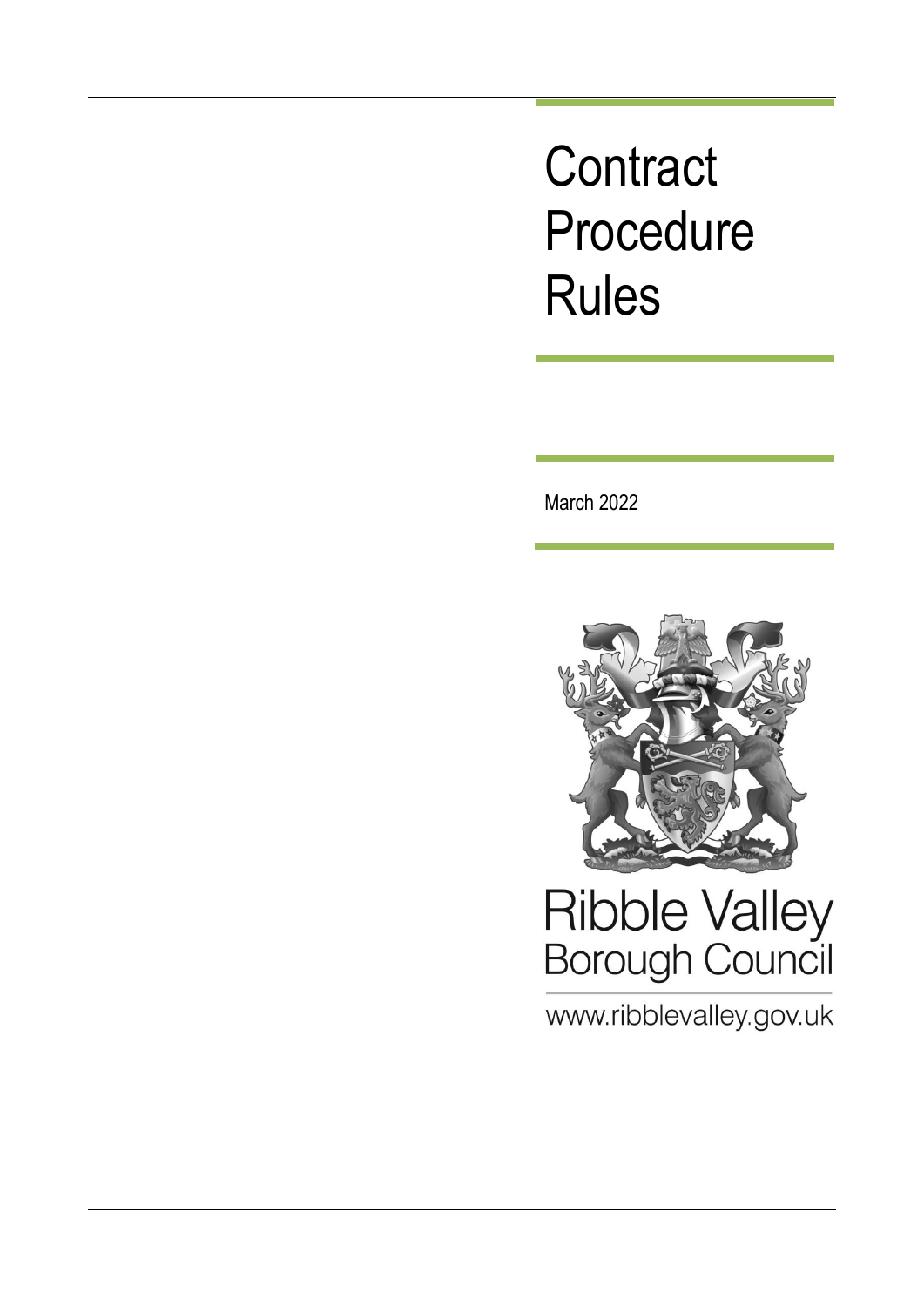## Table of Contents

| <b>Contract Procedure Rule</b>                                                                                      | Page |
|---------------------------------------------------------------------------------------------------------------------|------|
| <b>CPR1: Interpretation</b>                                                                                         | 3    |
| <b>CPR2: Scope and Application</b>                                                                                  | 5    |
| <b>CPR3: Responsibilities and Officers' Duties</b>                                                                  | 6    |
| CPR4: Compliance with Contract Procedure Rules and Legislation                                                      | 7    |
| <b>CPR5: Exemptions from Contract Procedure Rules</b>                                                               | 8    |
| <b>CPR6: Requirements to Obtain Quotations or Tenders</b>                                                           | 10   |
| CPR7: Award of Contracts without Tendering – Contracts less than<br>£50,000 or greater than £50,000 with Exemptions | 12   |
| <b>CPR8: Interests of Officers in Contract Matters</b>                                                              | 13   |
| CPR9: Approved Lists                                                                                                | 14   |
| <b>CPR10: Estimates of Contract Value</b>                                                                           | 15   |
| <b>CPR11: Pre-Tender/Quotation Enquiries</b>                                                                        | 16   |
| CPR12: Competitive Tendering – Contracts over £50,000 (or optionally<br>below £50,000)                              | 17   |
| <b>CPR13: Tender Invitation</b>                                                                                     | 18   |
| <b>CPR14: Receipt of Tenders</b>                                                                                    | 20   |
| <b>CPR15: Opening of Tenders</b>                                                                                    | 21   |
| CPR16: Errors or Discrepancies in Tenders etc.                                                                      | 22   |
| <b>CPR17: Contract Negotiations</b>                                                                                 | 23   |
| <b>CPR18: Acceptance of Tenders</b>                                                                                 | 24   |
| <b>CPR19: Nominated Sub-Contractors and Suppliers</b>                                                               | 25   |
| <b>CPR20: Form of Contract</b>                                                                                      | 26   |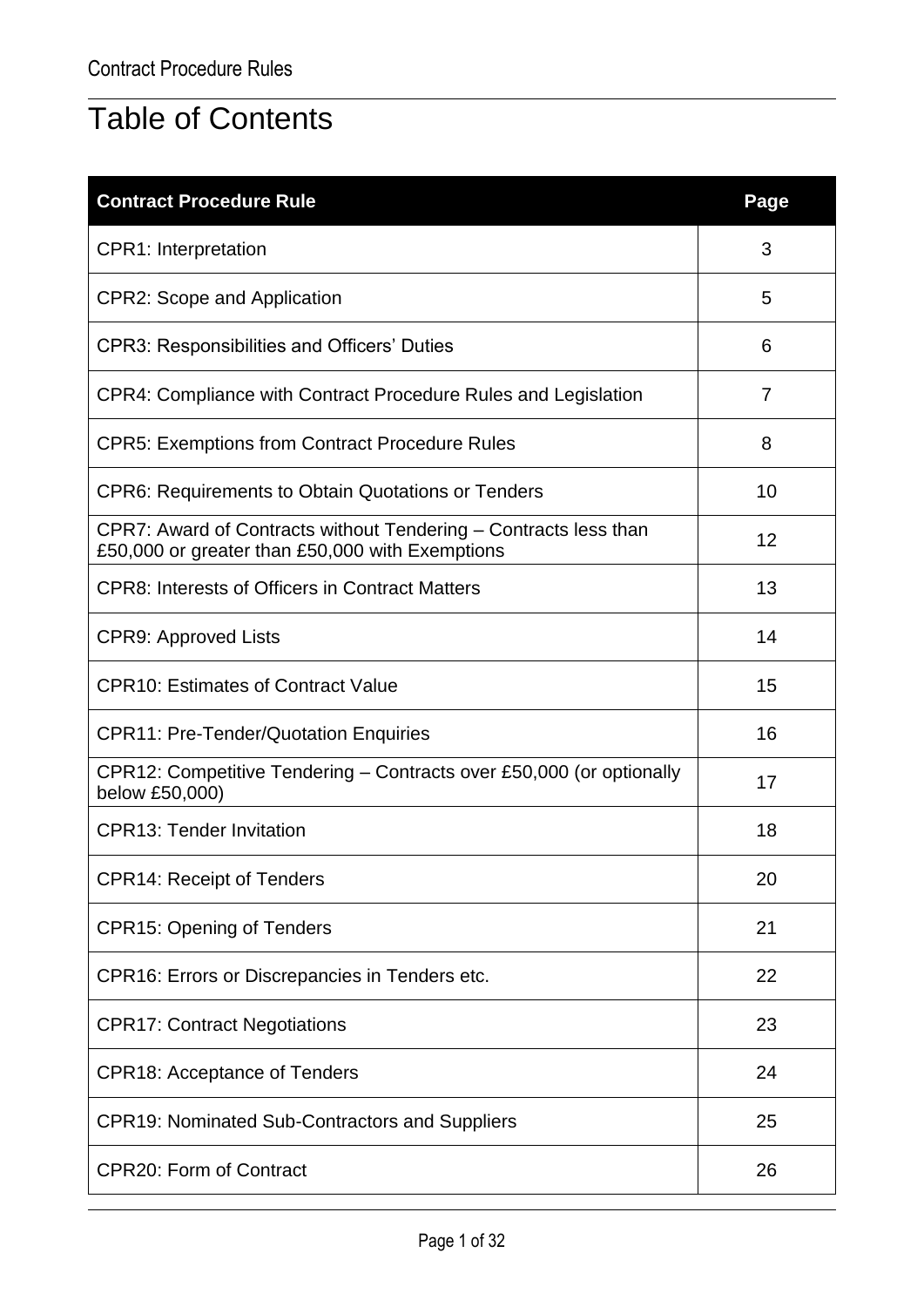| <b>Contract Procedure Rule</b>                                                | Page |
|-------------------------------------------------------------------------------|------|
| <b>CPR21: Execution of Contracts</b>                                          | 28   |
| <b>CPR22: Contract Variation</b>                                              | 29   |
| ANNEX 1: The Public Contracts Regulations 2015 – Thresholds and<br>Procedures | 30   |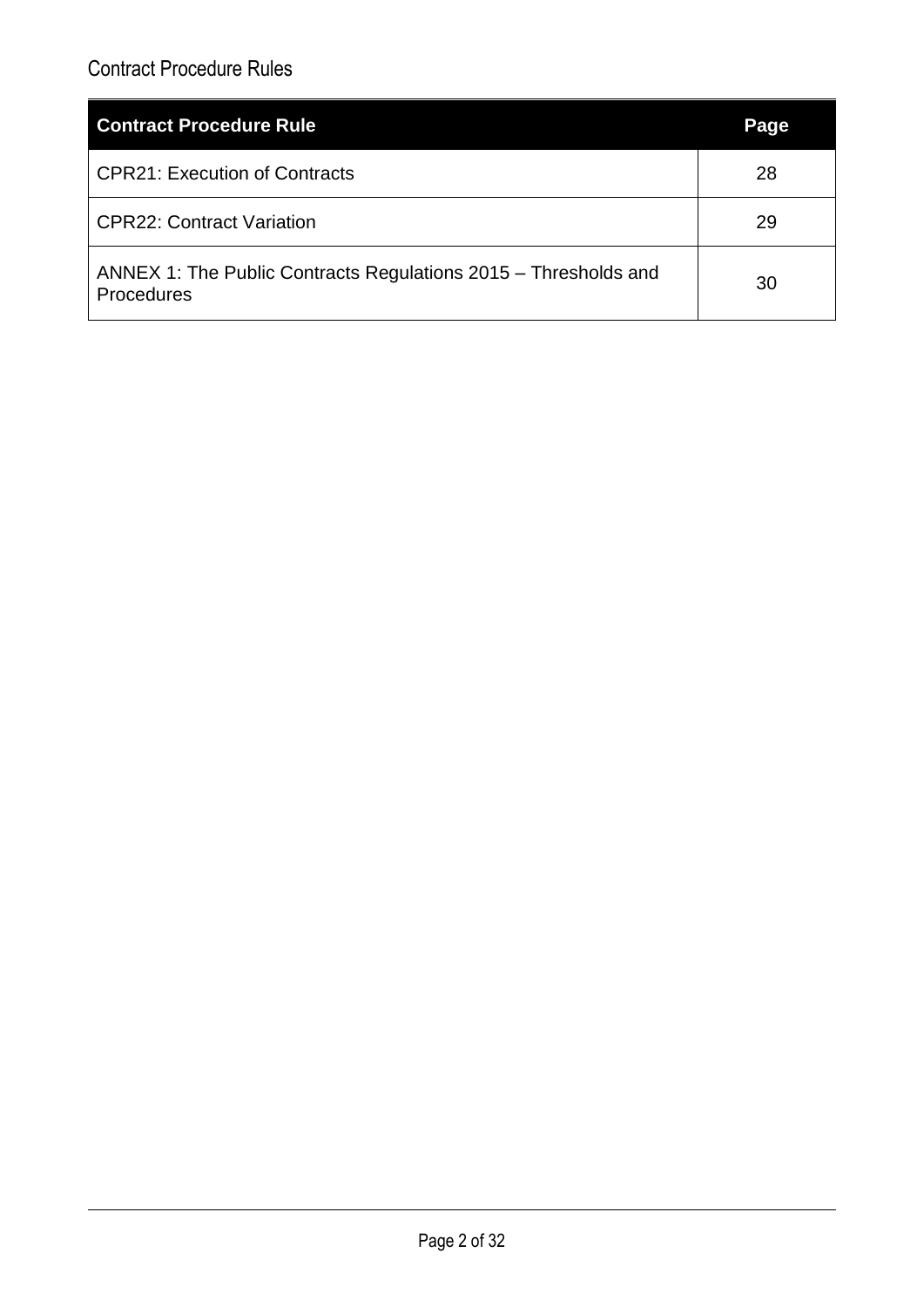## CPR1: Interpretation

- 1.1 These Contract Procedure Rules are standing orders of the Council (made pursuant to Section 135 of the Local Government Act 1972) with respect to the making of Contracts.
- 1.2 In these Rules, each of the expressions in the left-hand column below shall have the meaning stated against that expression in the right-hand column.

| <b>Responsible</b><br><b>Officer</b> | any permanent or temporary staff member who is properly authorised<br>to carry out any of the Council's contracts functions. Such persons<br>must keep their relevant Director fully informed of any proposed<br>actions under these Contract Procedure Rules.                                                                                                                                     |  |
|--------------------------------------|----------------------------------------------------------------------------------------------------------------------------------------------------------------------------------------------------------------------------------------------------------------------------------------------------------------------------------------------------------------------------------------------------|--|
| <b>Director</b>                      | is the Chief Executive or a Director                                                                                                                                                                                                                                                                                                                                                               |  |
| <b>Heads of</b><br><b>Service</b>    | Includes, for the purposes of these Contract Procedures Rules, all<br>Heads of Service (or, in the absence of the Head of Service, their<br>nominated representative). Such persons must keep their relevant<br>Director fully informed of any proposed actions under these Contract<br>Procedure Rules.                                                                                           |  |
| <b>Committee</b>                     | means a Committee or Sub-Committee of the Council.                                                                                                                                                                                                                                                                                                                                                 |  |
| <b>Contract</b>                      | is any agreement between the Council and one or more Providers for<br>the supply of goods or materials for or on behalf of the Council, for the<br>execution of works for or on behalf of the Council, or for the provision<br>of services to the Council or to others on its behalf (including but not<br>limited to the provision of services, wholly or partly, in return for a<br>concession). |  |
| <b>CPR</b>                           | <b>Contract Procedure Rule.</b>                                                                                                                                                                                                                                                                                                                                                                    |  |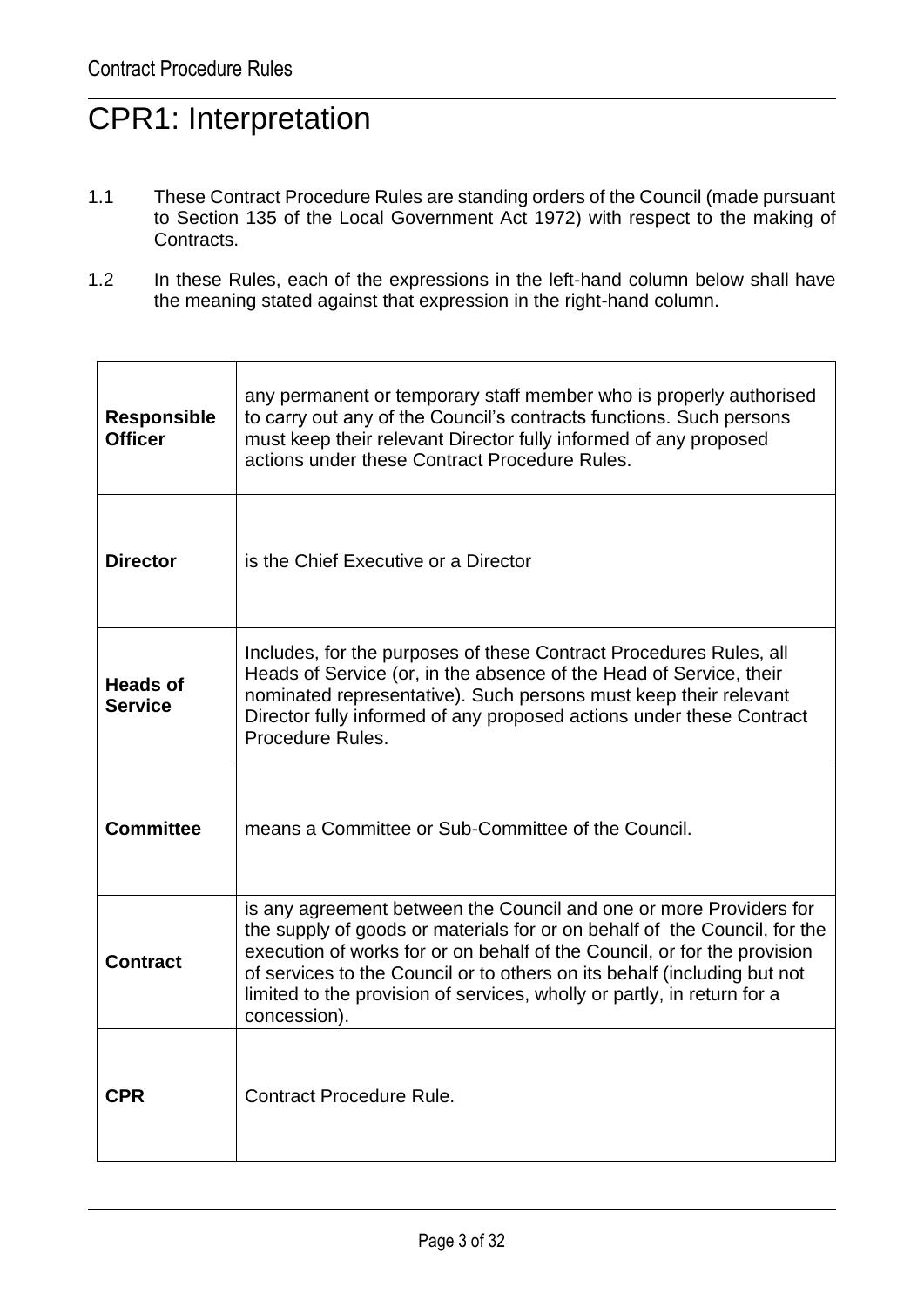| <b>Public</b><br><b>Contracts</b><br><b>Regulations</b><br><b>Contract</b> | is a Contract covered by the Public Contracts Regulations 2015.                                                                                                                                                                     |
|----------------------------------------------------------------------------|-------------------------------------------------------------------------------------------------------------------------------------------------------------------------------------------------------------------------------------|
| <b>Provider</b>                                                            | is any contractor supplying or offering to supply goods, works, or<br>services (including concessions) to the Council and includes any<br>individual, firm, agent, company, partnership, public authority or other<br>organisation. |
| <b>Section 151</b><br><b>Officer</b>                                       | is the officer with responsibility for the proper administration of the<br>financial affairs of the Council in accordance with Section 151 of the<br>Local Government Act 1972 (Director of Resources) or their Deputy.             |

- 1.3 References to monetary values in these Contract Procedure Rules **exclude VAT**. The values quoted relate to the total value of a contract **over the full anticipated lifetime of supply**.
- 1.4 Where reference is made in these Contract Procedure Rules to the Director of Resources, in the absence of that Officer, the Head of Financial Services is the authorised substitute. Likewise, in the absence of the Head of Legal and Democratic Services the Council's Solicitor will be the authorised substitute.

#### **Brexit Impact**

- 1.5 Many of the laws and practices within this document, such as the UK procurement regime, derive from EU laws, and are therefore impacted by Brexit.
- 1.6 The UK is bound by the Public Contracts Regulations 2015 and Concessions Contracts Regulations 2016. These have been amended through the Public Procurement (Amendment etc.) (EU Exit) Regulations 2020.
- 1.7 **If at any time these rules differ from the law in force then the law must be followed as it will override any conflicting provision in these rules.**
- 1.8 **These Contract Procedure Rules will be kept under review and updated accordingly.**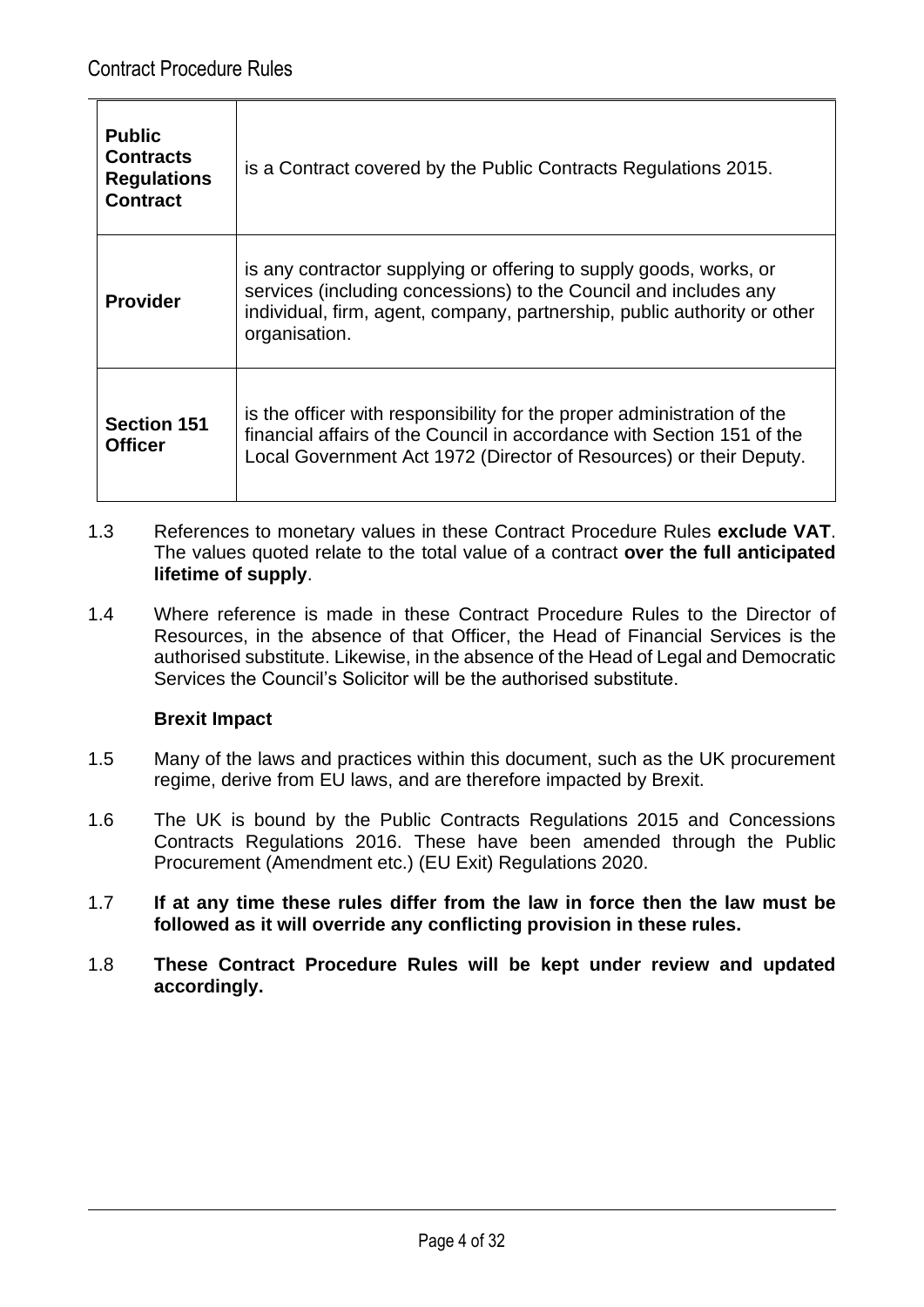## CPR2: Scope and Application

- 2.1 These Procedure Rules shall apply to any Contract, with the exceptions listed in CPR 2.2, and also to the nomination of sub-contracts under any such Contract (whether in each case the Council is contracting or nominating on its own behalf or wholly or partly on behalf of others).
- 2.2 These Procedure Rules do not apply to transactions of the following types:
	- a) Purchases or sales by auction or at public fairs or markets;
	- b) Contracts for the sale or purchase of land;
	- c) Contracts for the engagement of Counsel, or for the engagement of external Solicitors to represent the Council in specified legal proceedings;
	- d) Contracts with statutory undertaking(s) for work which only they can carry out;
	- e) Contracts of employment;
	- f) Orders placed with such consortia or framework agreements as may be approved by the Director of Resources provided that the council is satisfied that the purchasing arrangements of the consortia or framework agreement in question comply with UK legislation and provide value for money;
	- g) Contracts formalising the funding of particular voluntary sector bodies where the purpose of the contract is to establish the general conditions whereby the body may be funded by the Council.
- 2.3 All employees of the Council and firms/advisors employed to act in any capacity to manage or supervise a Contract must comply with these Procedure Rules and with the Council's Financial Regulations and Directors and each Head of Service must ensure such compliance in the contracting area for which they are responsible. The relevant Director must be kept informed by the Head of Service or Other Responsible Officer at all times of any proposed actions under these Contract Procedure Rules.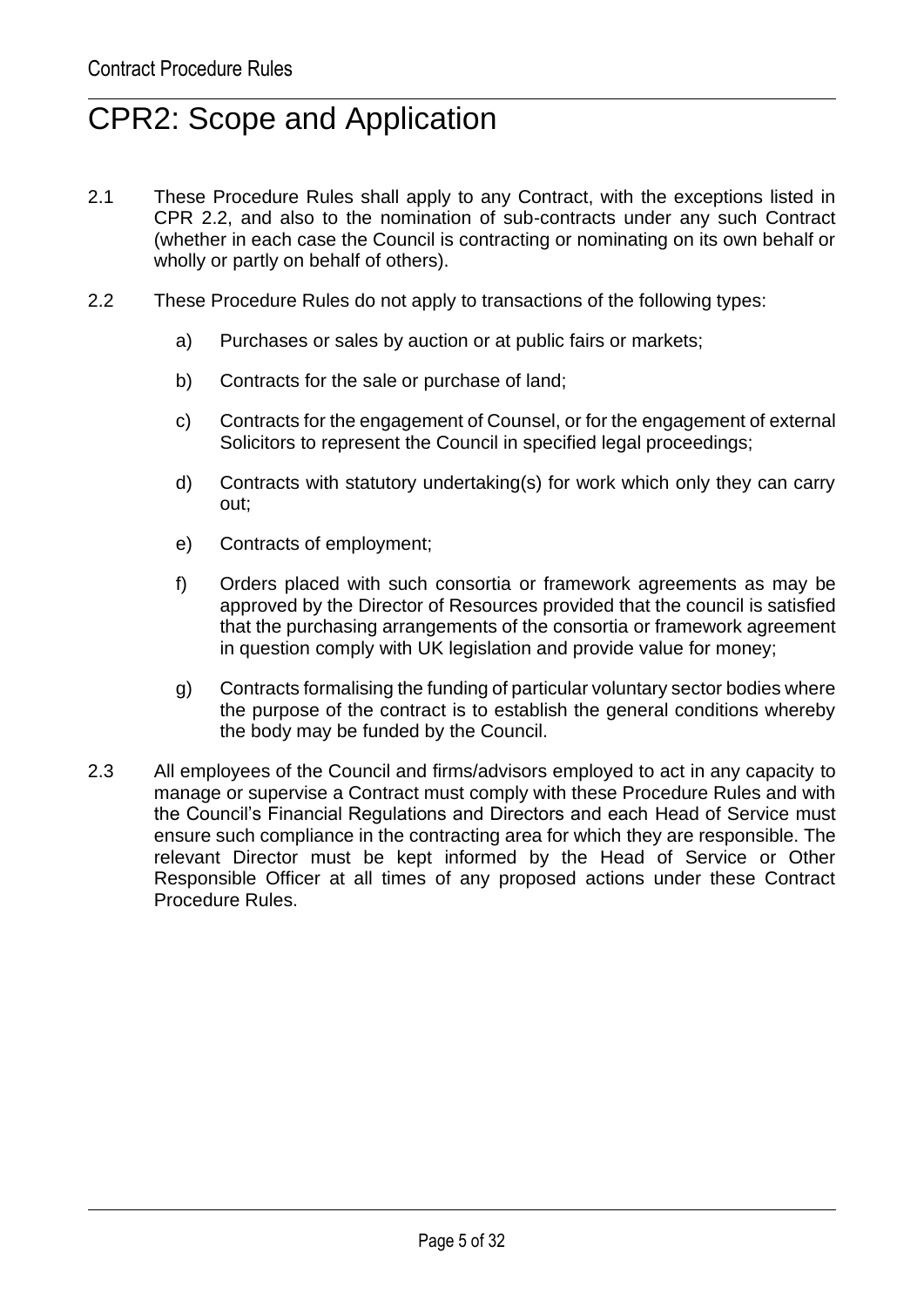#### CPR3: Responsibilities and Officers' Duties

- 3.1 Responsible Officers shall always:
	- (a) seek value for money;
	- (b) show no favour or disfavour to any Provider nor discriminate against Providers from other EC states;
	- (c) conduct tendering and price testing in accordance with proper practices and the highest standards of propriety;
	- (d) do nothing that contravenes EC or domestic law;
	- (e) ensure that adequate Contract files are kept and retained for all Contracts upon which they are engaged, ensuring a copy is also passed to the Procurement Assistant for inclusion on the council's Contracts Register; and
	- (f) consider any implications under the Transfer of Undertaking (Protection of employment) (TUPE) and obtain advice from the Head of Legal and Democratic Services before proceeding with the production of any Invitation to Tender documentation.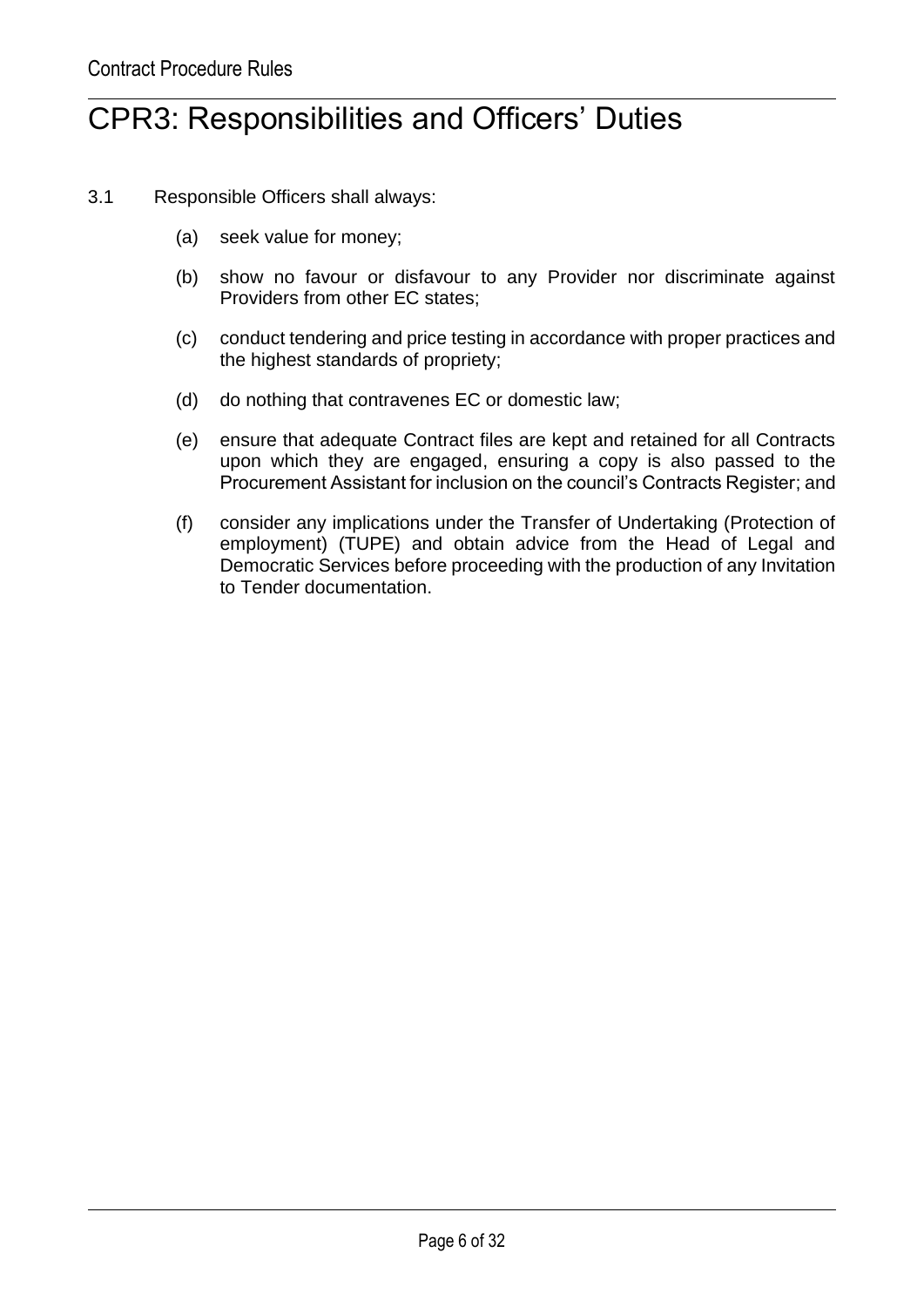## CPR4: Compliance with Contract Procedure Rules and Legislation

- 4.1 Every Contract made by the Council or on its behalf shall comply with domestic legislation, these Contract Procedure Rules and the Council's Financial Regulations subject to the following provision.
- 4.2 **Arrangements made to meet the requirements of any present or future domestic legislation shall take precedence over any provision of these Contract Procedure Rules.**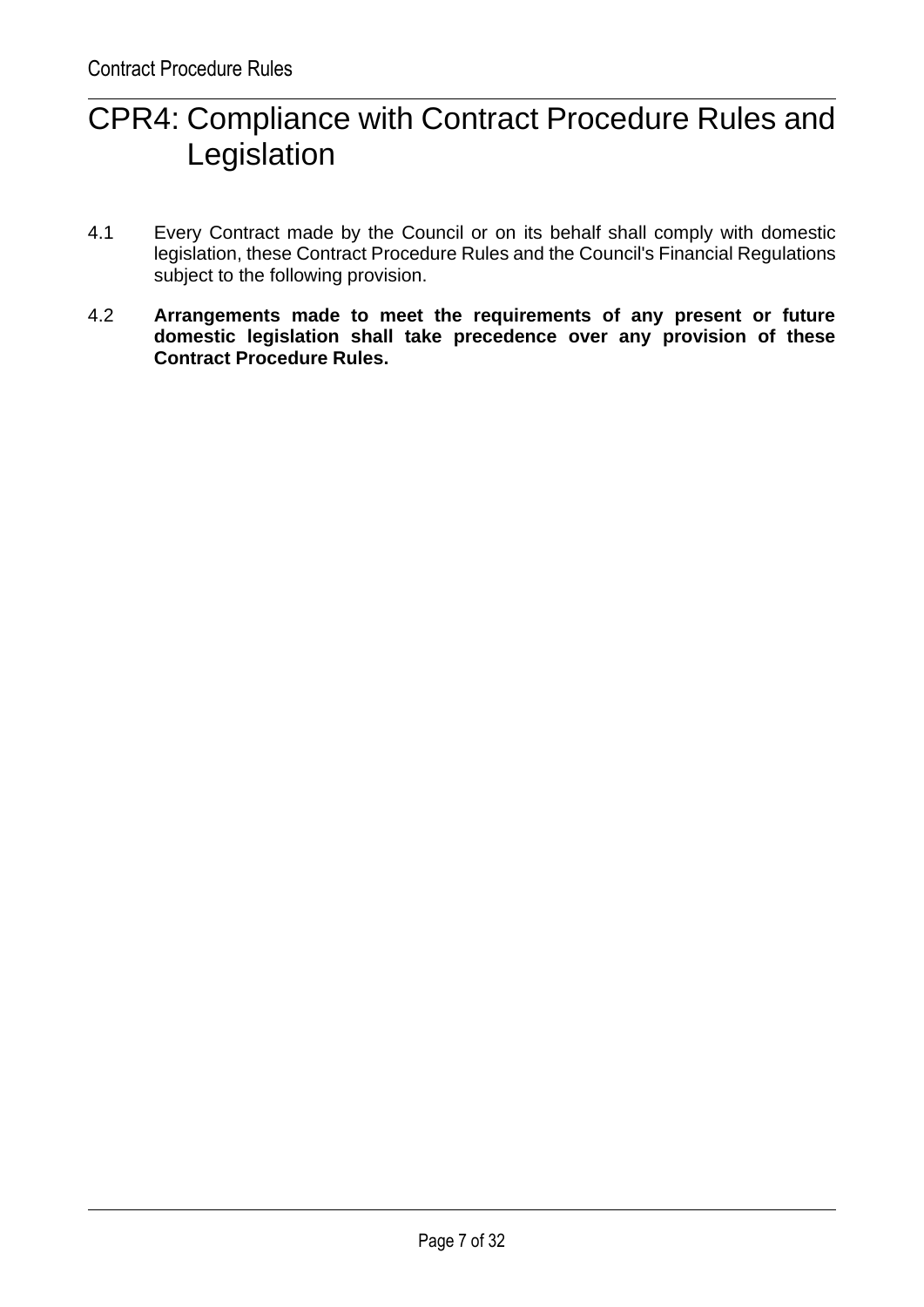## CPR5: Exemptions from Contract Procedure Rules

- 5.1 Exemptions from the requirements of these Contract Procedure Rules **are to be the exception and not the rule**. They must not be granted as a matter of administrative convenience and must be supported by documented and evidenced reasons as to the legitimate need for the exemption to be granted.
- 5.2 When an exemption is sought from tendering or the requirement to obtain written quotations, the relevant Director or Head of Service will need to justify the use of an alternative method of selection so that propriety, value for money and **compliance with domestic legislation** can be demonstrated. It will also include reasons such as:
	- (a) that only one Provider is able to carry out the work or service or to supply the goods for technical or artistic reasons or because of exclusive or proprietary rights;
	- (b) that time limits required for tendering cannot be met for reasons of extreme urgency and which (in Public Contracts Regulations cases) were unforeseen and unattributable to the Council;
	- (c) that additional goods, works or services are required which, **through unforeseen circumstances**, were not included in the original contract and which are either strictly necessary for the completion of the Contract or, for technical or economic reasons, cannot be carried out separately without great inconvenience/additional costs;
	- (d) that goods are required as a partial replacement for or in addition to existing goods or installations and obtaining them from another Provider would result in incompatibility or disproportionate technical difficulties in operation or maintenance.
	- (e) That despite seeking the relevant number of quotations, insufficient quotations have been obtained (see 6.5 below)
- 5.3 The Director or Head of Service must keep a written record justifying any exemption(s) under paragraph (a) to (e) above and seek the **prior** agreement of the relevant service committee.
- 5.4 Should it not be possible to first seek approval from the service committee due to the urgency of the matter, then the prior agreement of both the Head of Legal and Democratic Services and the Director of Resources should be sought. The Director or Head of Service must then report to the next possible meeting of the relevant Service Committee details of the granting of such exemptions and the reasons.
- 5.4 Exemption (on grounds other than 5.2 (a) to e)) from any of the following provisions of these Procedure Rules may be made only by the direction of the relevant Service Committee where such Service Committee is satisfied that the exemption is justified in special circumstances.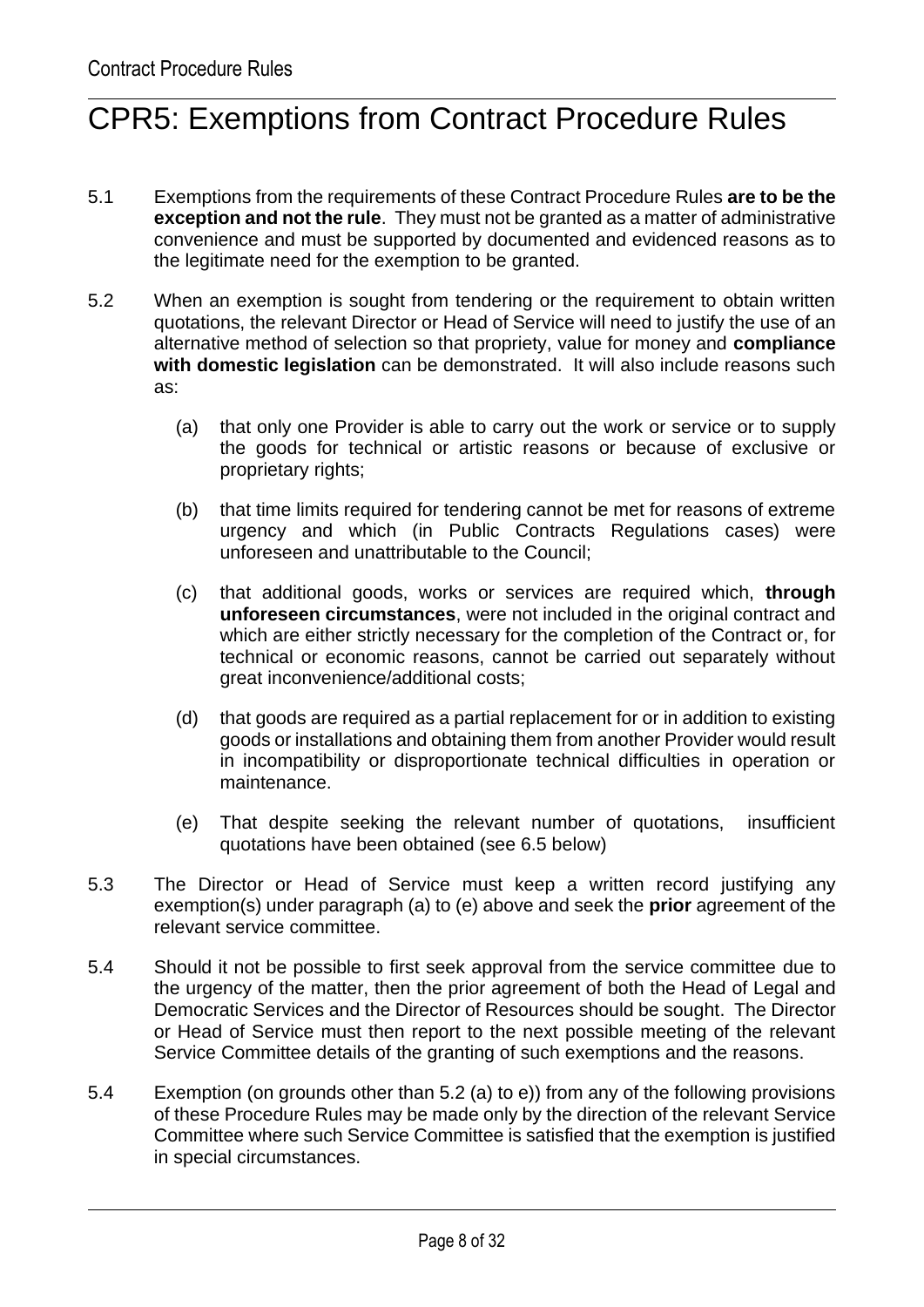- 5.5 No exemption may be granted:
	- (a) which would result in a breach of UK law;
	- (b) from CPR 18 unless on grounds of extreme urgency (e.g. during civil emergency) (Acceptance of Tenders); from CPR 20 (Form of Contract); or from CPR 21 (Execution of Contracts).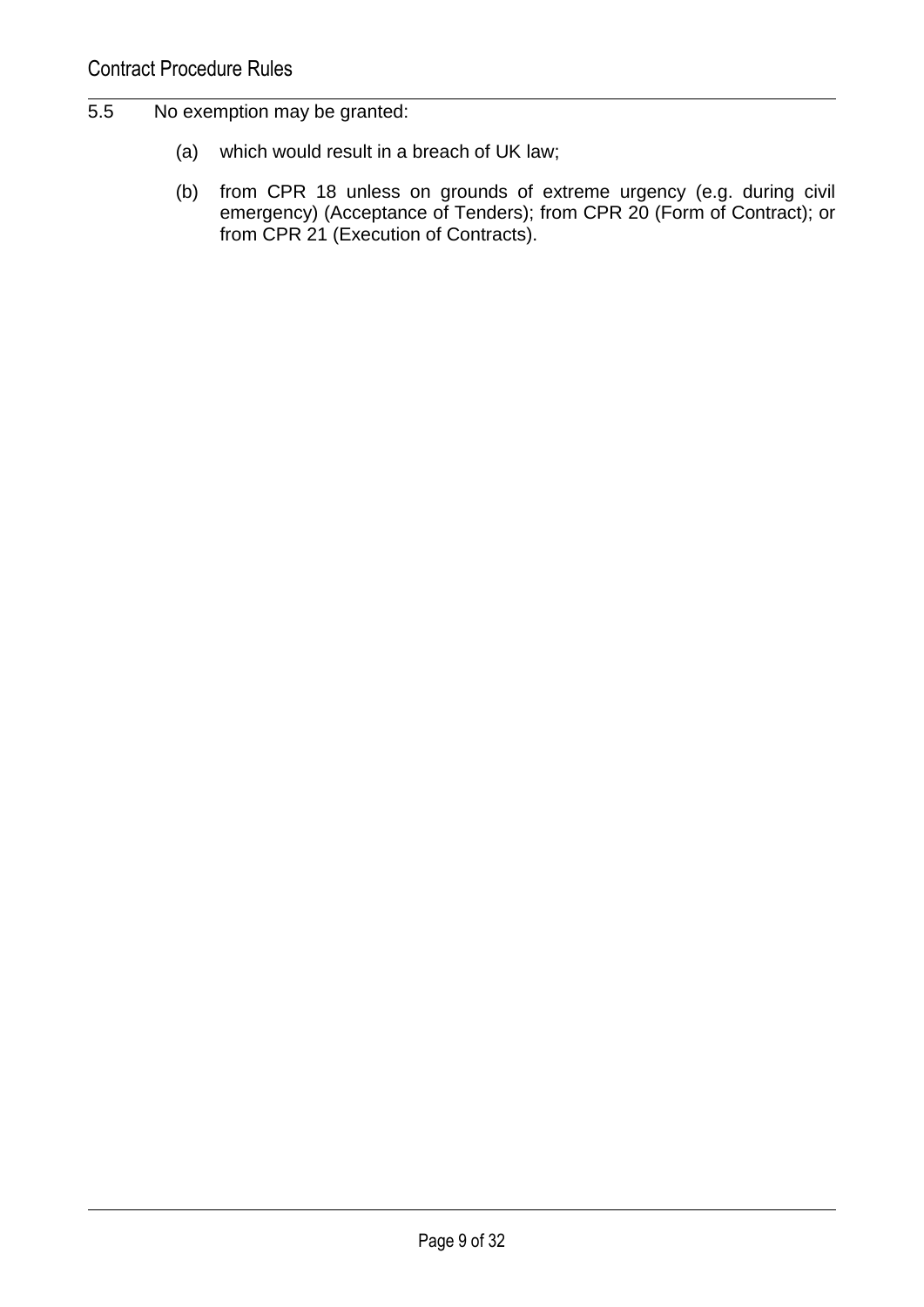## CPR6: Requirements to Obtain Quotations or Tenders

#### **Contracts not requiring tendering**

- 6.1 The following contracts need not be tendered.
	- (a) Contracts valued at £50,000 or less (unless required by Public Contracts Regulations). It must be ensured that the contract value used in assessing this is the total value of a contract **over the full anticipated lifetime of supply**.

PROVIDED that such contracts are effected in compliance with the Council's Financial Regulations and all appropriate internal controls.

#### **Contracts valued at £50,000 or less**

- 6.2 An official order shall be placed immediately using the Council's approved Purchase Ordering System.
- 6.3 A Contract made under CPR 6.2 where the estimated value is:
	- (i) £5,000 or less may be made without written competitive quotations as long as the Contract is not part of a larger Contract. However, it must still be ensured that the best price is secured and value for money is maintained.
	- (ii) over £5,000 but not exceeding £20,000 may be made after obtaining **at least** two written quotations;
	- (iii) over £20,000 but not exceeding £50,000 may be made after obtaining **at least** four written quotations;
- 6.4 Under no circumstances should Contracts be broken down in size so as to have the effect of lowering the Contract value or to avoid the requirements for tendering or the need for written quotations. It must be ensured that the contract value used in assessing the above bandings is the total value of a contract **over the full anticipated lifetime of supply**.
- 6.5 Where the relevant number of quotations has been sought, but fewer quotations have been obtained, the Director or Head of Service may seek an exemption from the requirement to obtain the number of quotations specified above with the **prior** agreement of the relevant service committee. Should it not be possible to first seek approval from the service committee due to the urgency of the matter, then the prior agreement of both the Head of Legal and Democratic Services and the Director of Resources should be sought. The Director or Head of Service must then report to the next possible meeting of the relevant Service Committee details of the granting of such exemptions and the reasons.(see CPR5 5.3).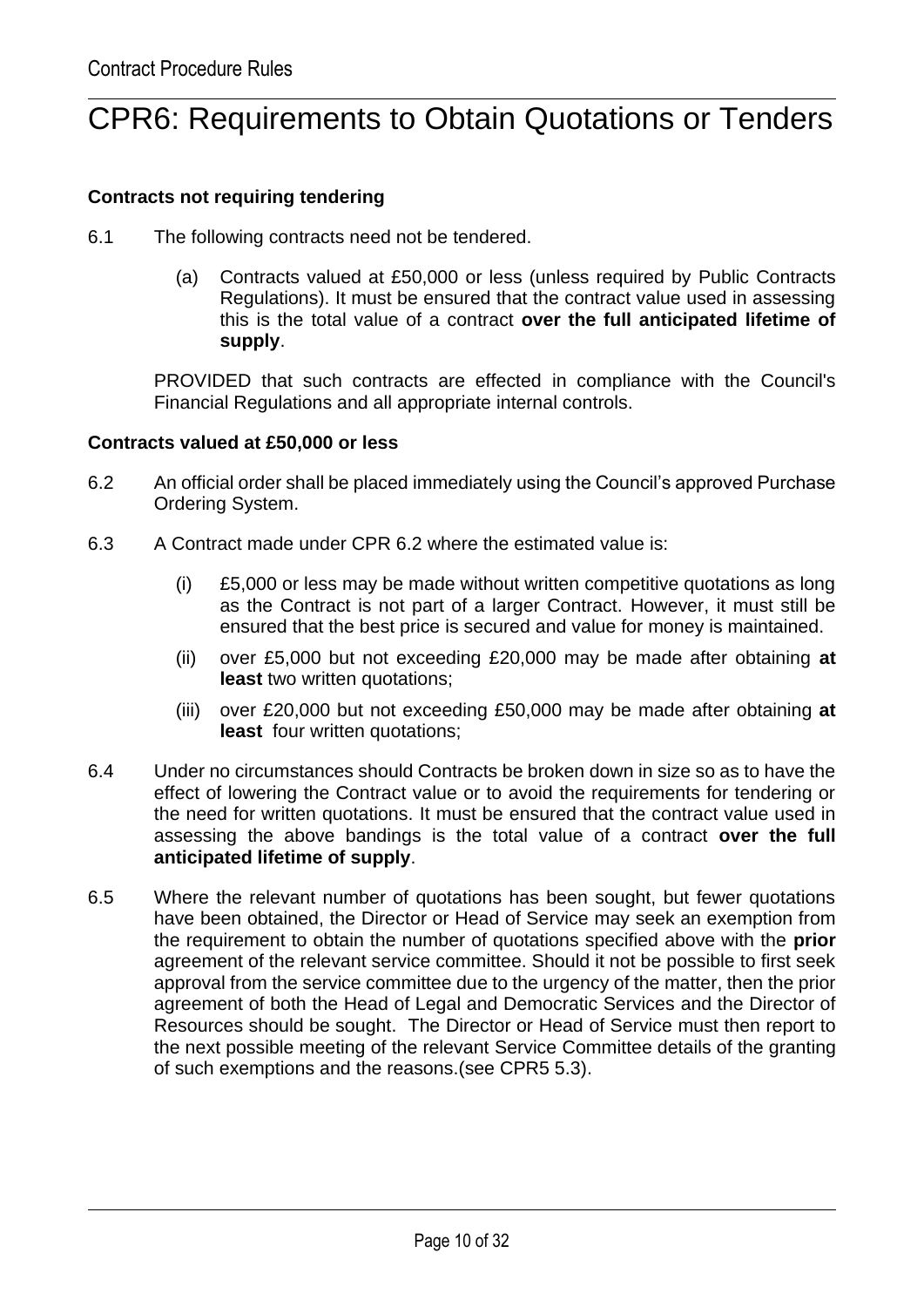- 6.6 In all cases, except where it is impracticable for reasons of extreme urgency, confirmation of the Provider's terms of business (usually a written quotation) shall be obtained before an order is placed. The placing of an official order on the Council's approved Purchase Ordering System will also ensure the application of the council's own Terms and Conditions to the order.
- 6.7 The Responsible Officer shall keep a written record of the Providers approached, their responses, details of any quotations provided, the subject matter of the quotation, the name of the Provider, the time and date of the quotation and details of the price offered and any other trading terms.

#### **Contracts valued at more than £50,000**

6.8 All Contracts with an estimated value over £50,000 shall be subject to competitive tender in accordance with CPR 12, unless exempted in accordance with CPR 5 or awarded by way of extension to an initial Contract for works in accordance with CPR 12.1(b).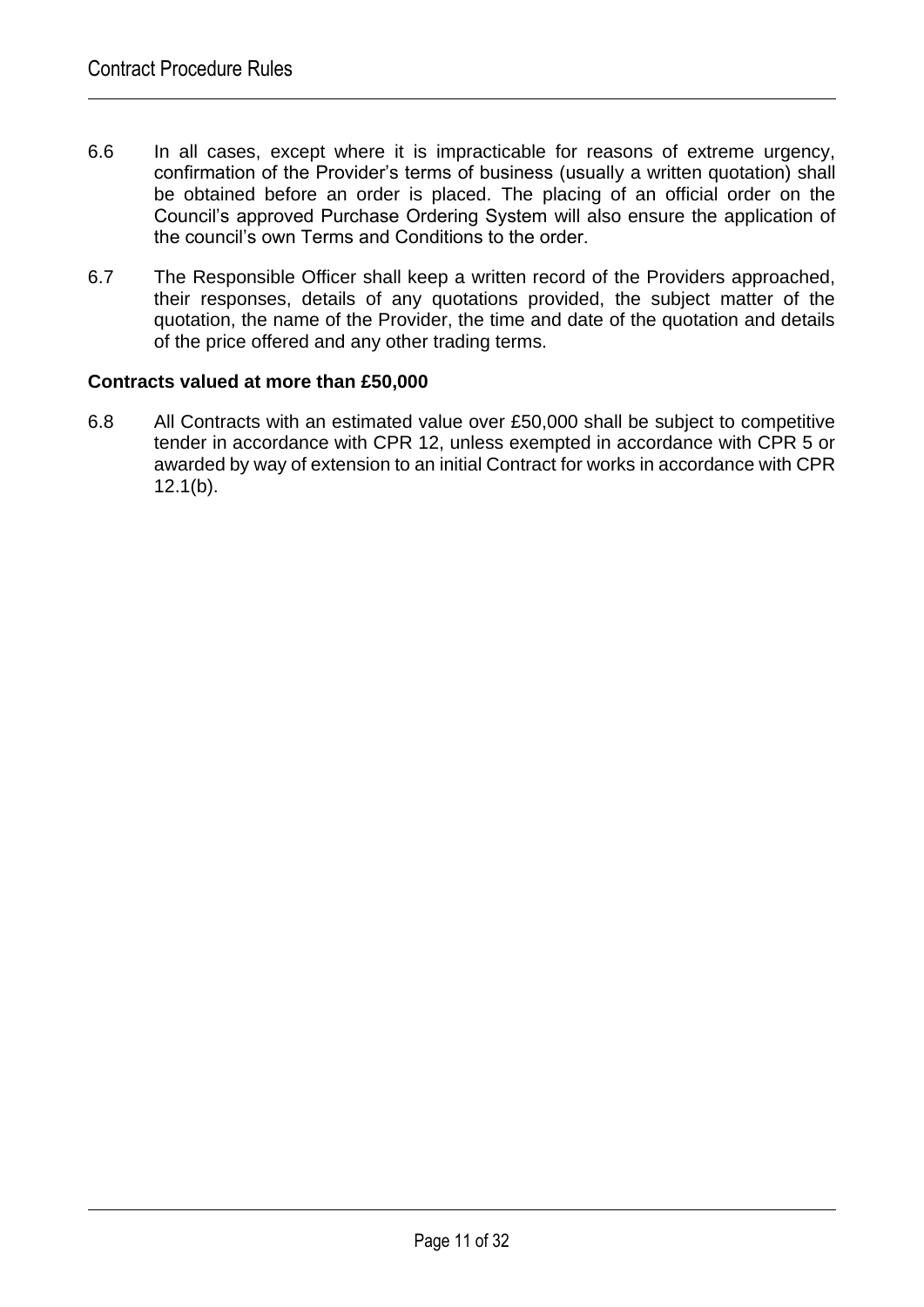#### CPR7: Award of Contracts without Tendering – Contracts less than £50,000 or greater than £50,000 with Exemptions

- 7.1 No Contract may be awarded unless the expenditure involved has been included in approved revenue or capital estimates. The Responsible Officer shall ensure that evidence of authority to spend, and the budget code to be used, is recorded on the Contract file.
- 7.2 Contracts with a quoted value of £50,000 or less may be awarded on behalf of the Council by the relevant Director to the Provider who offers the lowest price or in exceptional circumstances whose offer is considered by the Director, in consultation with the Director of Resources, to be the most economically advantageous to the Council, provided in both cases the price quoted is within the budgetary limits approved by the Council or by Policy and Finance Committee as a supplementary estimate.
- 7.3 Contracts with a quoted value in excess of £50,000 (where an exemption from Tendering has been granted) may be awarded on behalf of the Council by the relevant Director in consultation with the Chairman of the relevant Service Committee to the Provider who offers the lowest price or in exceptional circumstances whose offer is considered by the Director, in consultation with the Director of Resources, to be the most economically advantageous to the Council provided in both cases the price quoted is within the budgetary limits approved by the Council or by Policy and Finance Committee as a supplementary estimate.
- 7.4 No contract with a quoted value in excess of £50,000 (where an exemption from Tendering has been granted) shall be awarded until the Director of Resources has checked the Provider's financial standing and provided written confirmation that this is satisfactory for the Contract to be undertaken.
- 7.5 Details of all Contract awards shall be forwarded to the Procurement Assistant for inclusion on the Council's Contracts Register as soon as possible after the award and prior to works commencing. Such notification must also include evidence of the authority to enter into the Contract.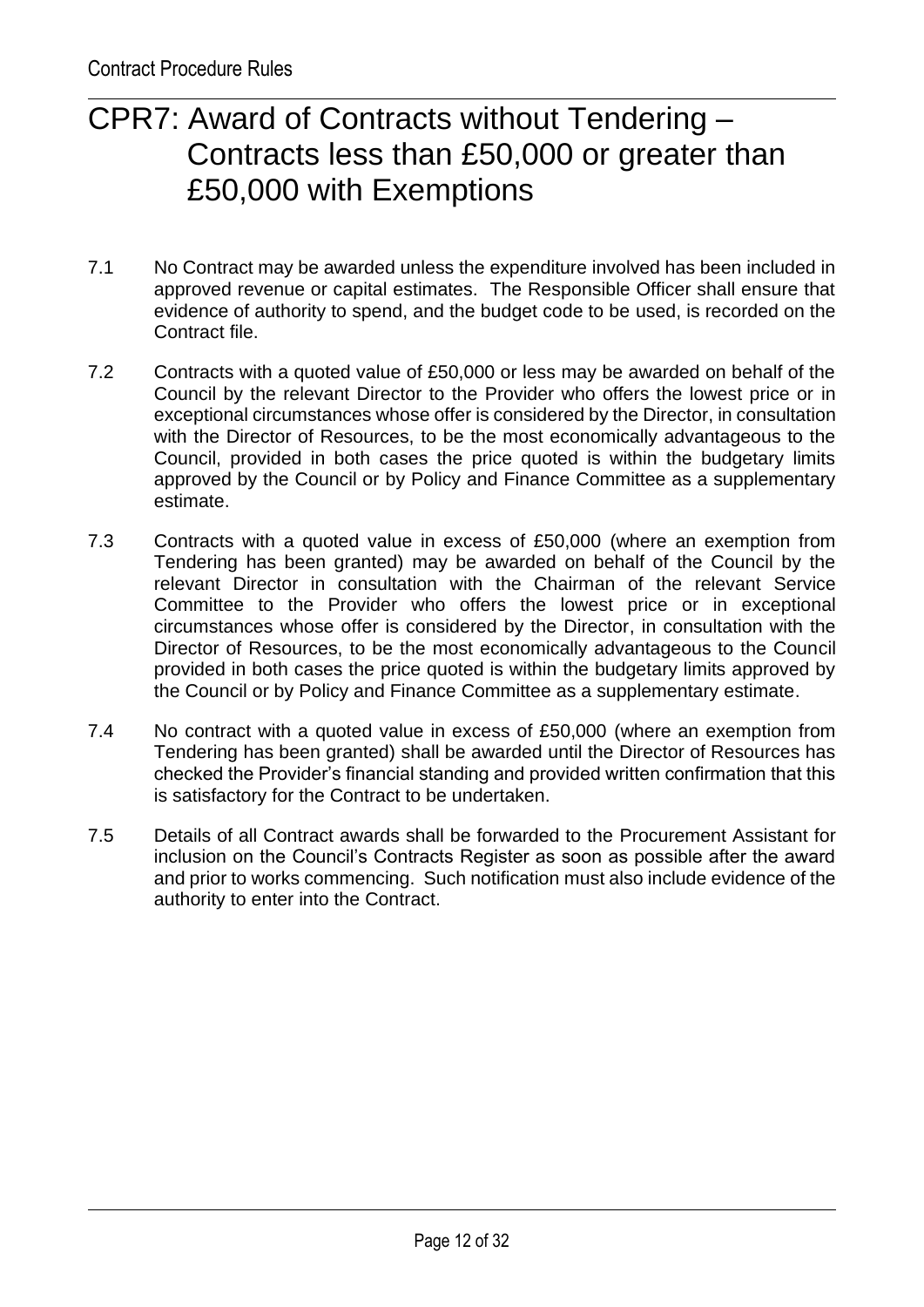## CPR8: Interests of Officers in Contract Matters

- 8.1 Directors, Responsible Officers and any other person (whether or not in the employment of the Council) assisting either of them in connection with any part of the procurement process shall comply with all requirements applicable from time to time of the law and of the Council's Code of Conduct for Employees as regards:
	- (a) the declaration of interests (either generally or in relation to a particular procurement matter), and;
	- (b) refraining from participation in some or all stages of particular procurement matters.
	- NB: At the time of adoption of these Rules, the Current provisions are:
		- Section 117(1) of the Local Government Act 1972;
		- The Council's Code of Conduct for Employees.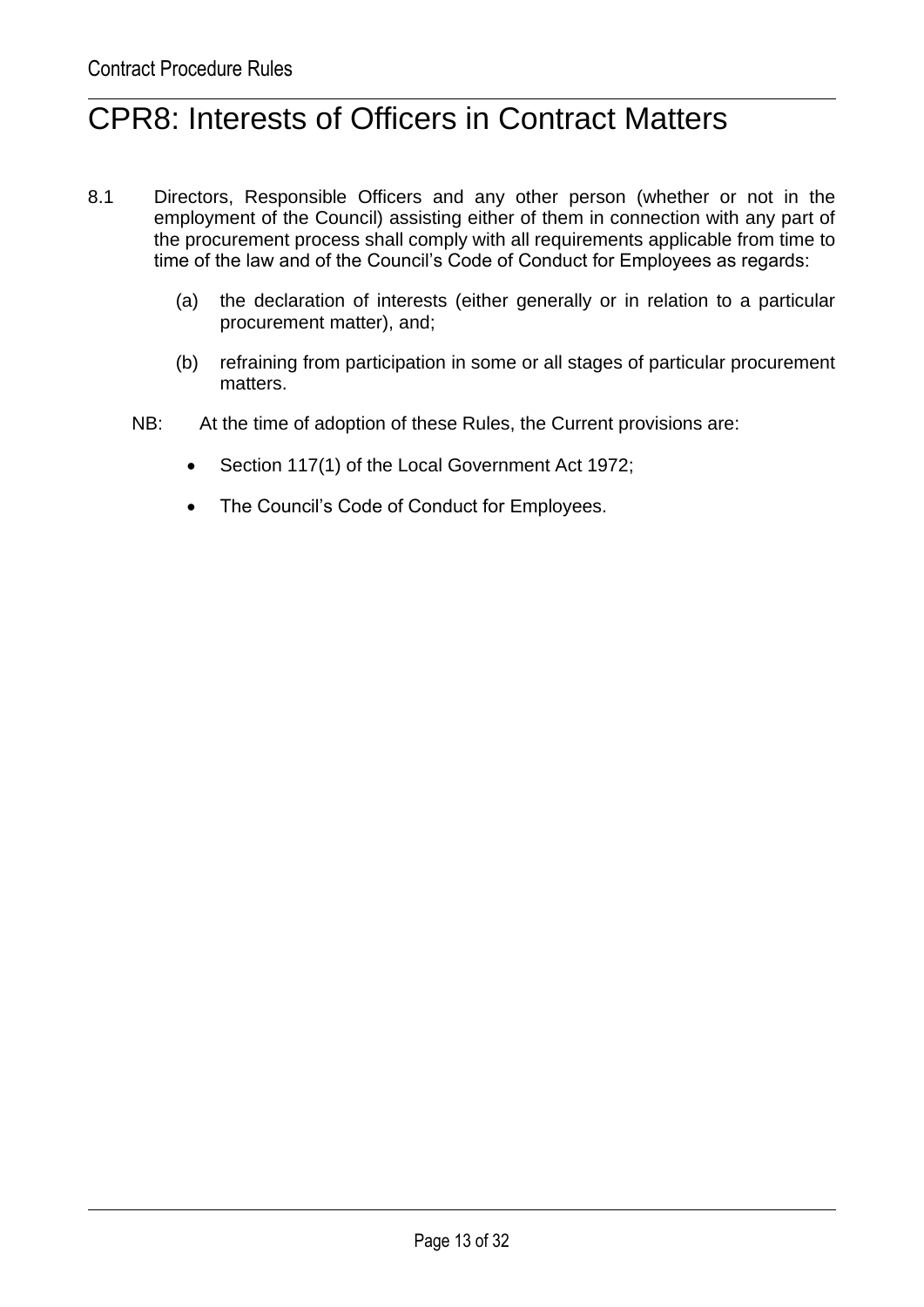## CPR9: Approved Lists

- 9.1 This Rule shall apply where, in the opinion of the relevant Director or Head of Service and subject to the approval of Policy and Finance Committee, it is considered appropriate to maintain a list of approved Providers for specific categories of work of a value not exceeding £50,000 over the full anticipated lifetime of supply. The use of online services for shortlisted or approved suppliers is included under this Contract Procedure Rule.
- 9.2 There shall be compiled and maintained lists of Providers in respect of Council contracts. Such lists shall contain the names of all Providers who wish to be included in them and who are approved by the relevant Committee according to written criteria.
- 9.3 With the exception of online services for shortlisted or approved suppliers, the relevant Head of Service shall maintain the approved lists and shall ensure they are reviewed at intervals not exceeding three years.
- 9.4 At least every three years a public notice shall be given in one or more local newspapers and such trade journals as are considered desirable inviting Providers to apply to have their names placed on the approved lists.
- 9.5 The approved list shall indicate for each included Provider the categories of Contract and the value or amounts in respect of those categories for which approval has been given.
- 9.6 The use of Providers on any approved list shall follow the same requirements as those listed under CPR6 with regard to number of quotes to be requested.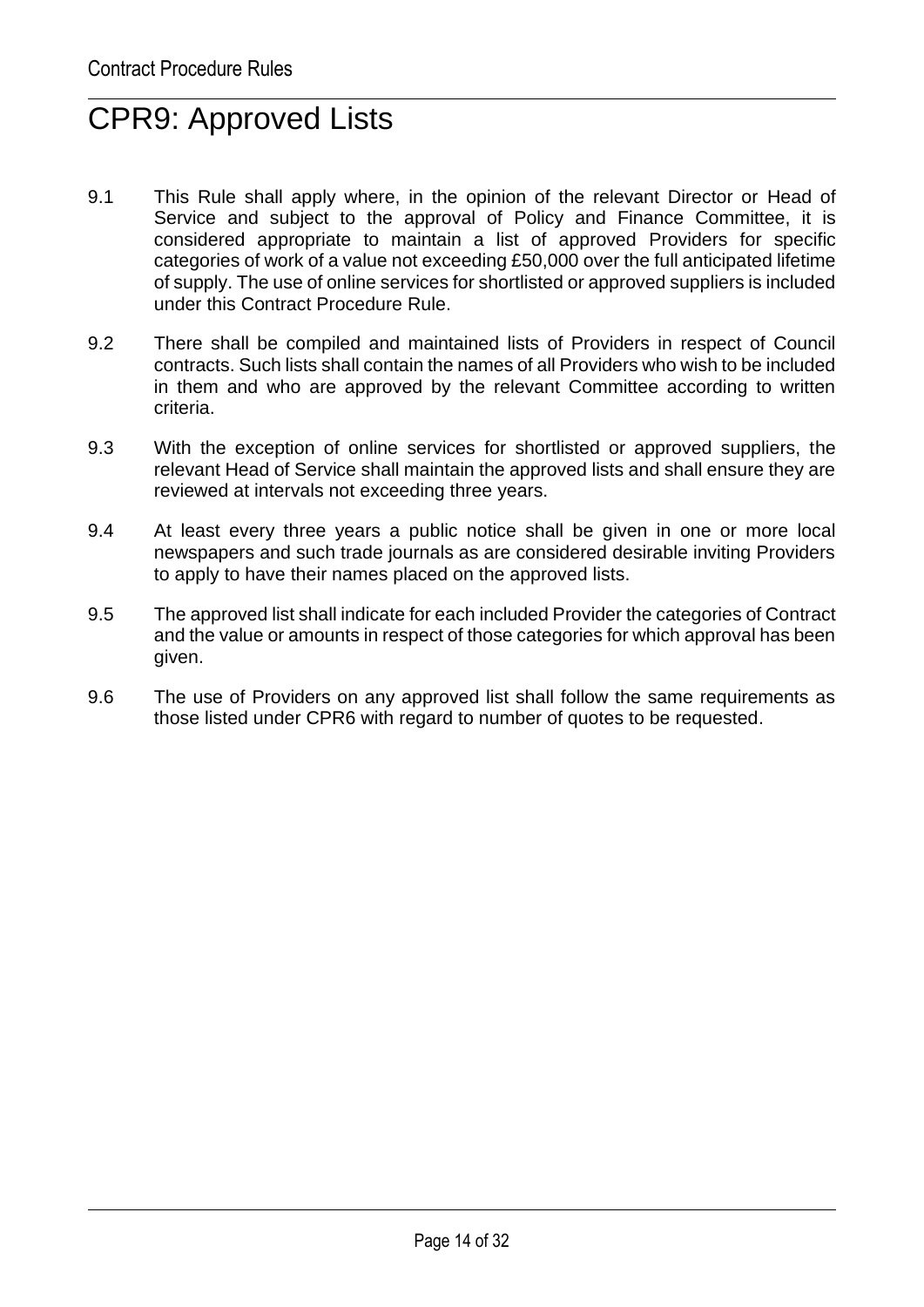## CPR10: Estimates of Contract Value

- 10.1 Before inviting tenders or quotations for the execution of any work or for the provision of any goods or services the relevant Head of Service shall keep a written record of the estimate in writing of the likely expense of executing the work, or the provision of goods or services in a suitable manner.
- 10.2 For the purpose of these Contract Procedure Rules, the value of a contract is the expected amount of consideration (in money or money's worth) that will be received by the person or organisation that carries out the works or provides the services or supplies, **over the full anticipated lifetime of supply**.
- 10.3 Where some, or all of the contract price is funded by a third party, it must be the gross value of the goods or services that is used in any assessment of contract value.
- 10.4 Estimates of value and methods of valuation must be genuine and not designed to avoid exceeding any threshold contained in these Contract Procedure Rules.
- 10.5 No tender can be accepted where its value is in excess of the Public Contracts Regulations threshold. Therefore any Head of Service that estimates a contract value that is **near** to such thresholds **must** undertake a Public Contracts Regulations compliant tender exercise.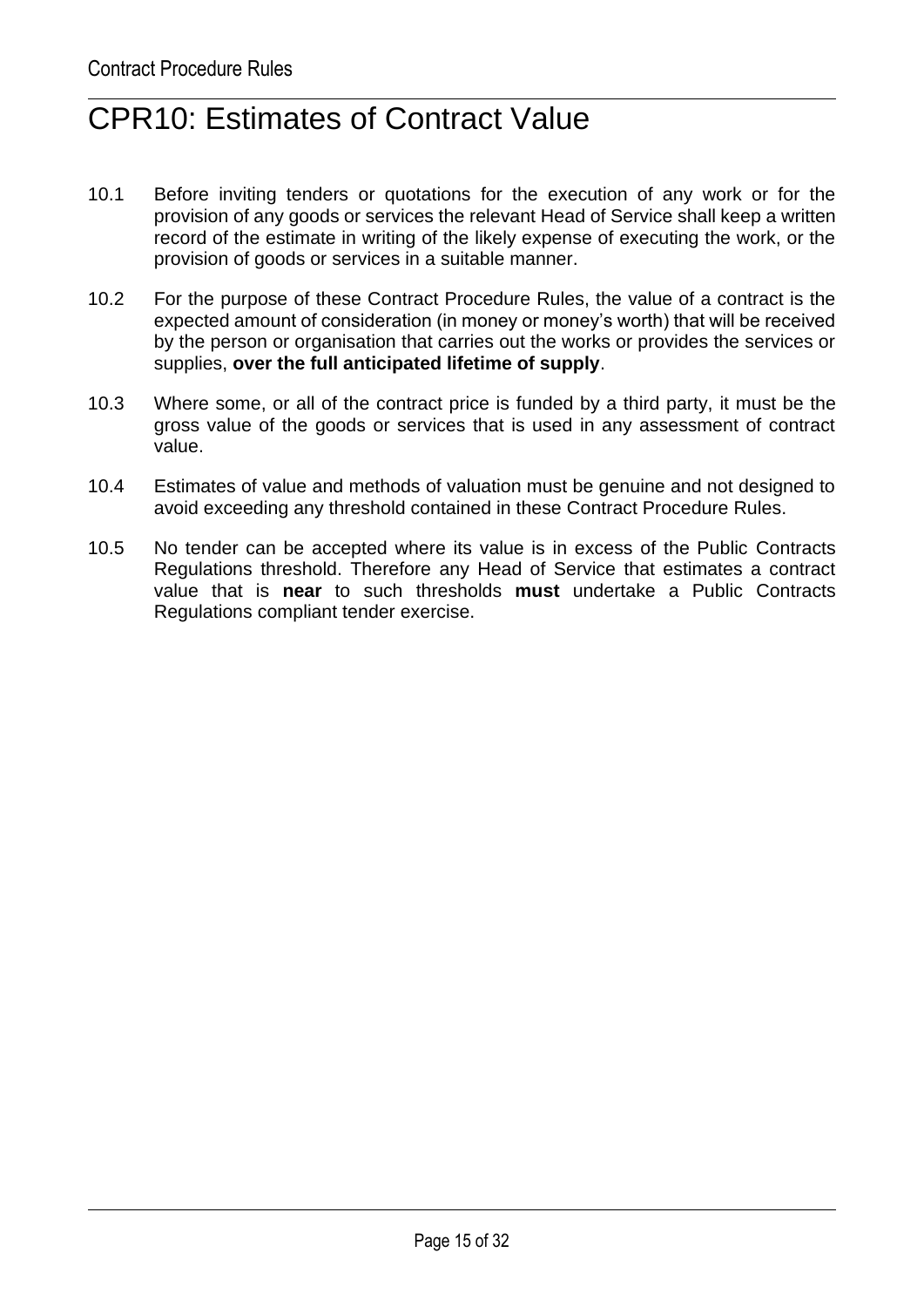#### CPR 11: Pre-Tender/Quotation Enquiries

- 11.1 Enquiries of Providers may be made before tenders or quotations are invited in order to:
	- (a) establish whether the goods, works or services the Council wishes to purchase are available, within what price range and whether they would be the best option for the required outcome;
	- (b) better inform the preparation of tender documents, price estimates, specifications and contract documents;
	- (c) establish whether particular Providers wish to be invited to tender or quote.
- 11.2 In making enquiries:
	- (a) no information will be disclosed to one Provider which is not then disclosed to all those of which enquiries are made or which are subsequently invited to tender or quote:
	- (b) no Provider will be led to believe that the information they offer will necessarily lead to them being invited to tender or quote or be awarded the Contract.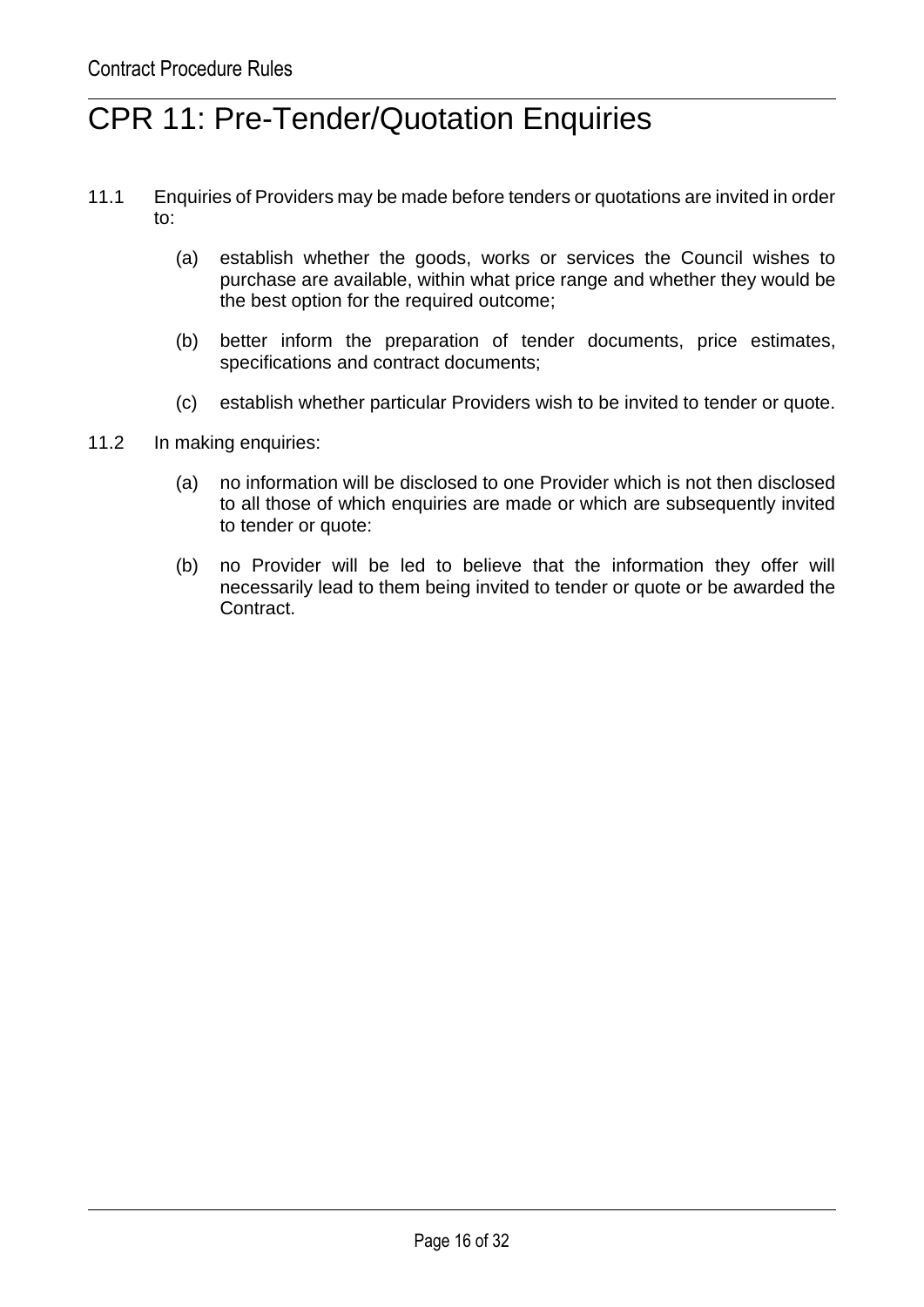#### CPR12: Competitive Tendering – Contracts over £50,000 (or optionally below £50,000)

- 12.1 Subject to 13.3 below, no Contract, the estimated value of which exceeds £50,000 (or below £50,000 if formal tendering is chosen to be undertaken), shall be made unless:
	- (a) at least 21 days' public notice has been given, stating the nature and purpose of the Contract, inviting tenders, providing web links to electronic versions of all contract documents and stating the last date when tenders will be received, on:
		- the council's website and optionally a local newspaper and such trade journals as the relevant Head of Service shall consider desirable; and
		- the Government's webpage 'Contracts Finder'. In the case of those contracts with an estimated value in excess of the Public Contracts Regulations threshold, the opportunity must also be published on the Government's 'Find a Tender' webpage.
	- (b) the proposed Contract, being a Contract for the execution of works, forms part of a serial programme of works, the terms of which having been previously settled with the Contractor on the basis of the application of a stated addition or deduction to the rates and prices contained in an initial Contract. Such a contract must have previously been awarded competitively following an invitation to tender in accordance with the provisions of (a) above. Such additions or deductions to the rates and prices are subject to a maximum extension under this Rule not exceeding 100% of the original Contract value or £50,000, whichever is the lower. Due consideration must be given to the potential of breaching any Public Contracts Regulations thresholds.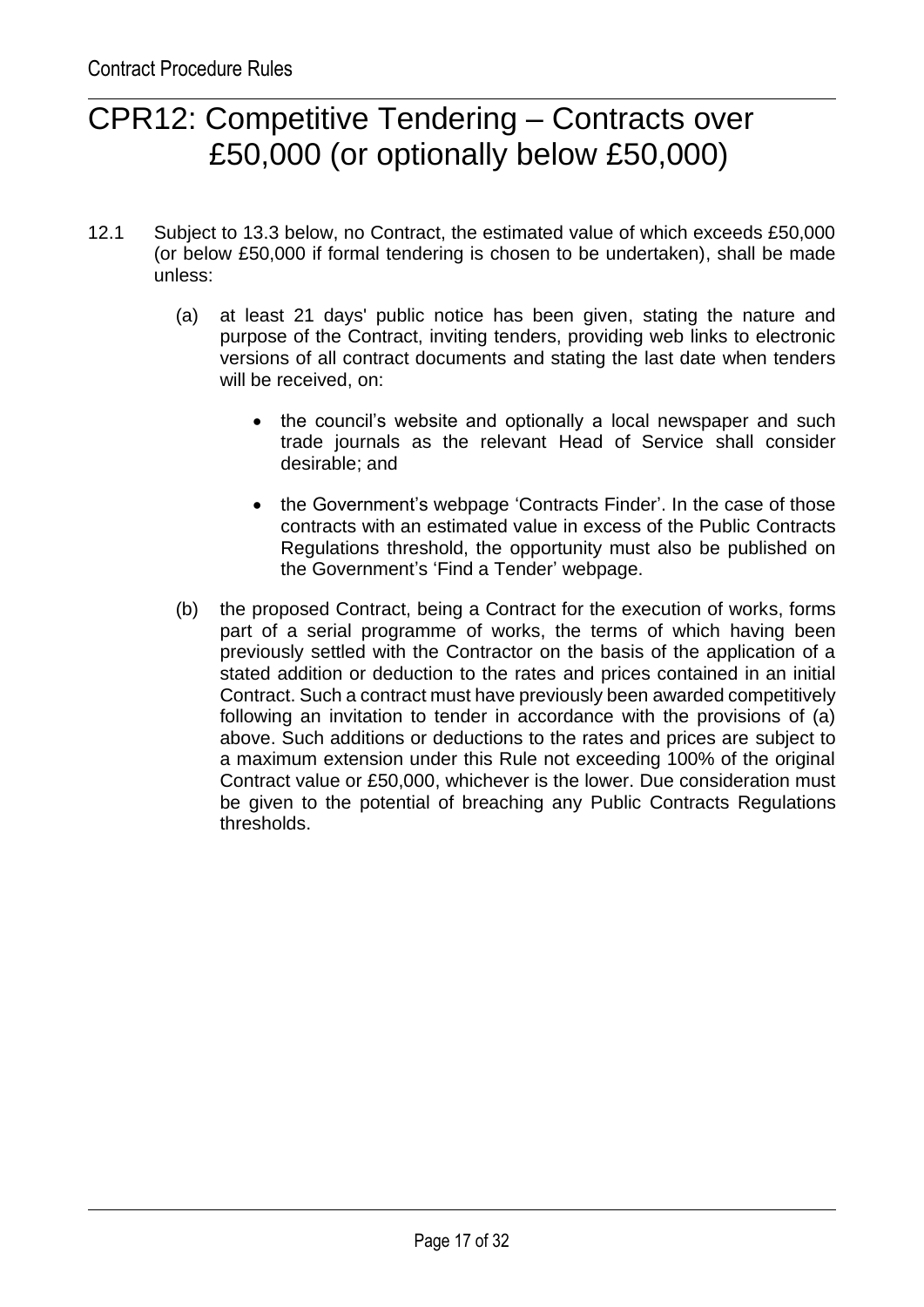## CPR13: Tender Invitation

- 13.1 When tenders are invited following public advertisement and hard copy Contract documents are requested, these **must** be sent within five working days of the request being made, provided any specified fee, where applicable, has been paid.
- 13.2 Documents for **all** tender opportunities **must** be made available on the Council's website under the procurement webpages. This will include as a minimum the Invitation to Tender (ITT) document and any separate tender specification.
- 13.3 When tenders are invited for a Public Contracts Regulations Contract, the timescale given to providers to return tenders will be in accordance with the timescales as determined by the Public Contracts Regulations. Appendix 1 sets out the current timescales.
- 13.4 Reasonable requests for further information relating to the Contract documents will be granted provided the request enables the Council to supply the information not less than six days (or four days in cases of emergency) before the date specified for receipt of completed tenders. Any responses given must be circulated to all known potential Providers and also published alongside the Contract documents on the council website.
- 13.5 Where a potential Provider considers that an enquiry or response will relate to commercially confidential information relevant only to itself and that it should not be circulated to other Participants, it must specify so together with reasons.
- 13.6 If the relevant Head of Service, together with the Head of Legal and Democratic Services and Head of Financial Services consider that, in the interests of a fair and open competition, it cannot respond to an enquiry on a confidential basis, the relevant Head of Service will notify the potential Provider and treat the enquiry as withdrawn. It will then be for the potential Provider to resubmit the enquiry without the requirement for confidentiality if it requires an answer.
- 13.7 If the relevant Head of Service, together with the Head of Legal and Democratic Services and Head of Financial Services consider that the request for a confidential response is justified, then the relevant Head of Service will provide a response which is not circulated to other potential Providers.
- 13.8 Every invitation to tender will state that a tender will only be considered if it is:
	- (a) addressed to Ribble Valley Borough Council, marked for the attention of the Head of Legal and Democratic Services, Council Offices, Church Walk, Clitheroe BB7 2RA in a plain sealed envelope or package which shall bear the word **"TENDER"** followed by the subject to which it relates, **but shall not bear any name or mark indicating the sender**;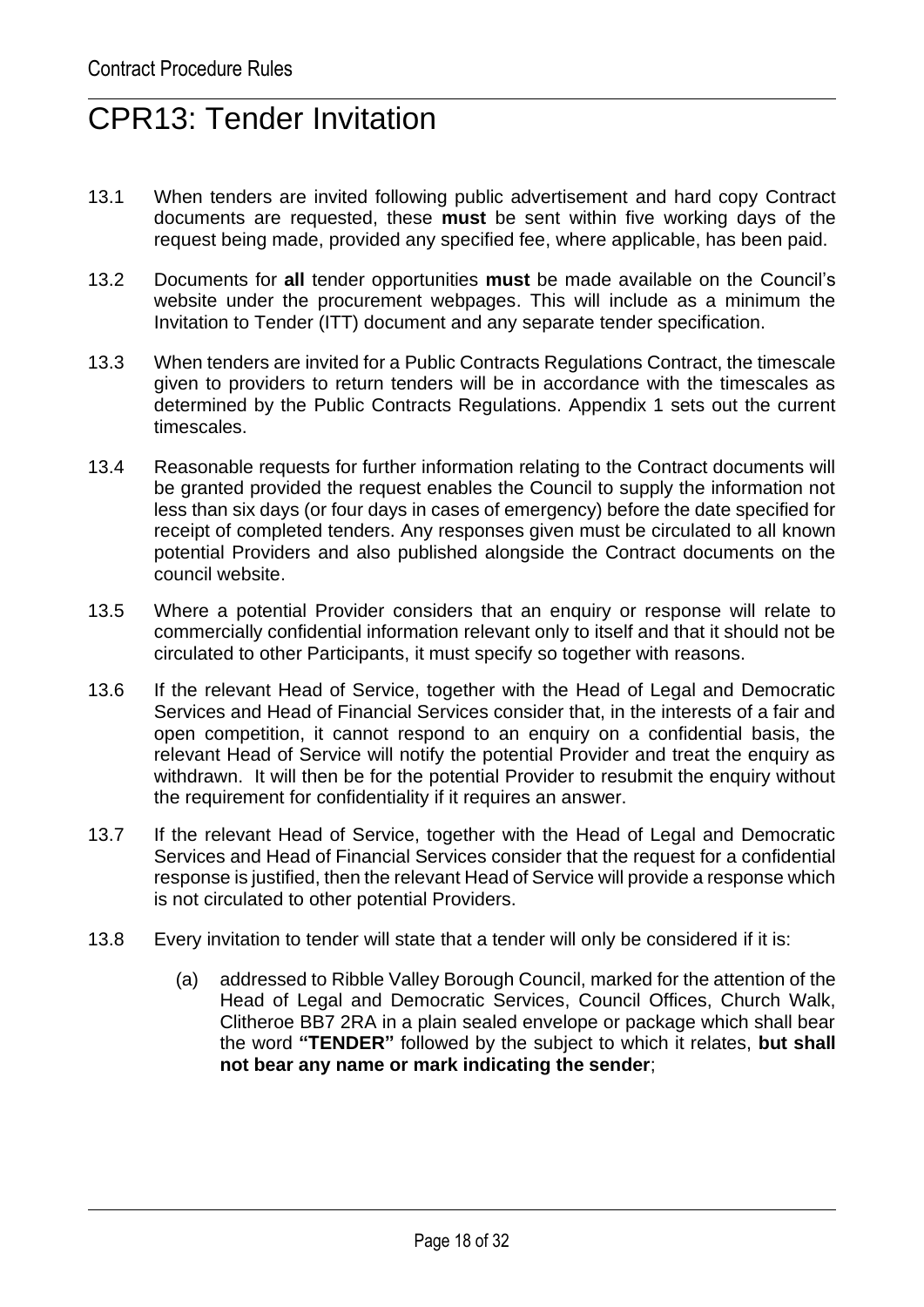- (b) accompanied by an undertaking which shall become a condition of the Contract that the amount of the tender has not been calculated by agreement or arrangement with any person other than the Council and that the amount of the tender has not been communicated to any person other than the Council (by way of submission of tender documentation) and will not be communicated to any person until after the closing date for the submission of tenders (except for the purposes of obtaining any bond/surety where this is a requirement of the proposed Contract).
- 13.9 Tenders submitted by facsimile or electronic transmission will **not** be considered other than in exceptional circumstances and only with the prior agreement of the Director of Resources and Head of Legal and Democratic Services. Such arrangements will be agreed prior to the tender being advertised, unless the exceptional circumstances arise after such point, in which case such a change must be clearly advertised on the website alongside the tender invitation documentation as an amendment, and also communicated to any known interested parties.
- 13.10 At the point of inviting tenders, the Head of Legal and Democratic Services must be informed of the closing date and time for receipt of tenders in order that necessary arrangements can be put in place for the opening of any tenders received (CPR14 and CPR15).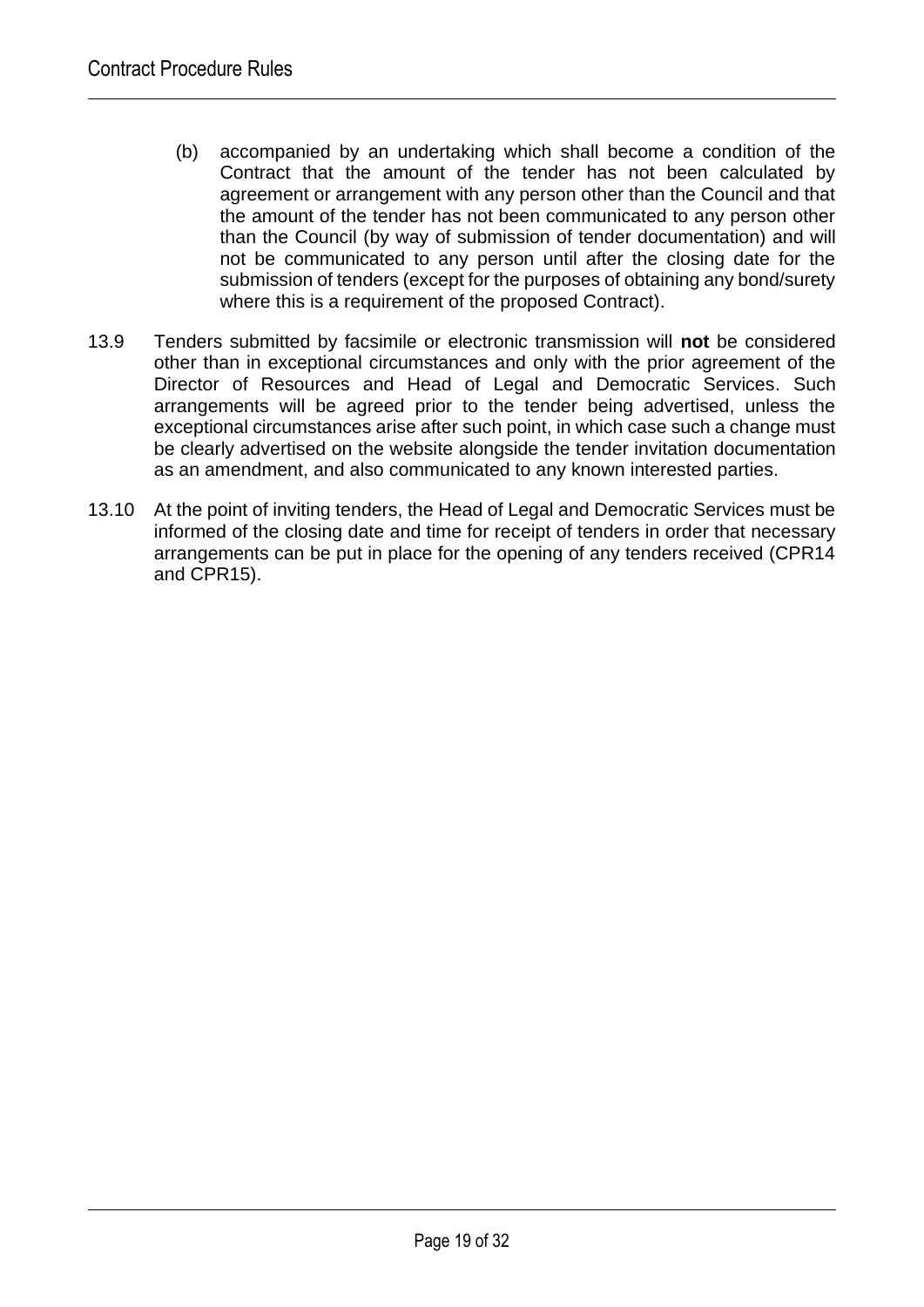## CPR14: Receipt of Tenders

- 14.1 Envelopes and packages received in accordance with the provision of CPR 13 shall immediately on receipt be consecutively numbered and be placed in the custody of the Head of Legal and Democratic Services until the time appointed for the opening.
- 14.2 Any officer receiving tenders shall indicate on the envelope or package the date and time of its receipt by them.
- 14.3 Any tender received after the date and time indicated for the receipt of tenders shall not be considered unless in the opinion of the Director of Resources there is clear evidence that the tender was posted through the main council office's letter box or hand delivered at the main council offices before the date for receipt of tenders in which case the relevant Head of Service shall have discretion to admit the tender to opening and consideration. Subject to this exception tenders which are received late shall be retained **unopened** by the Head of Legal and Democratic Services until after the result of the tendering process has been published to tenderers.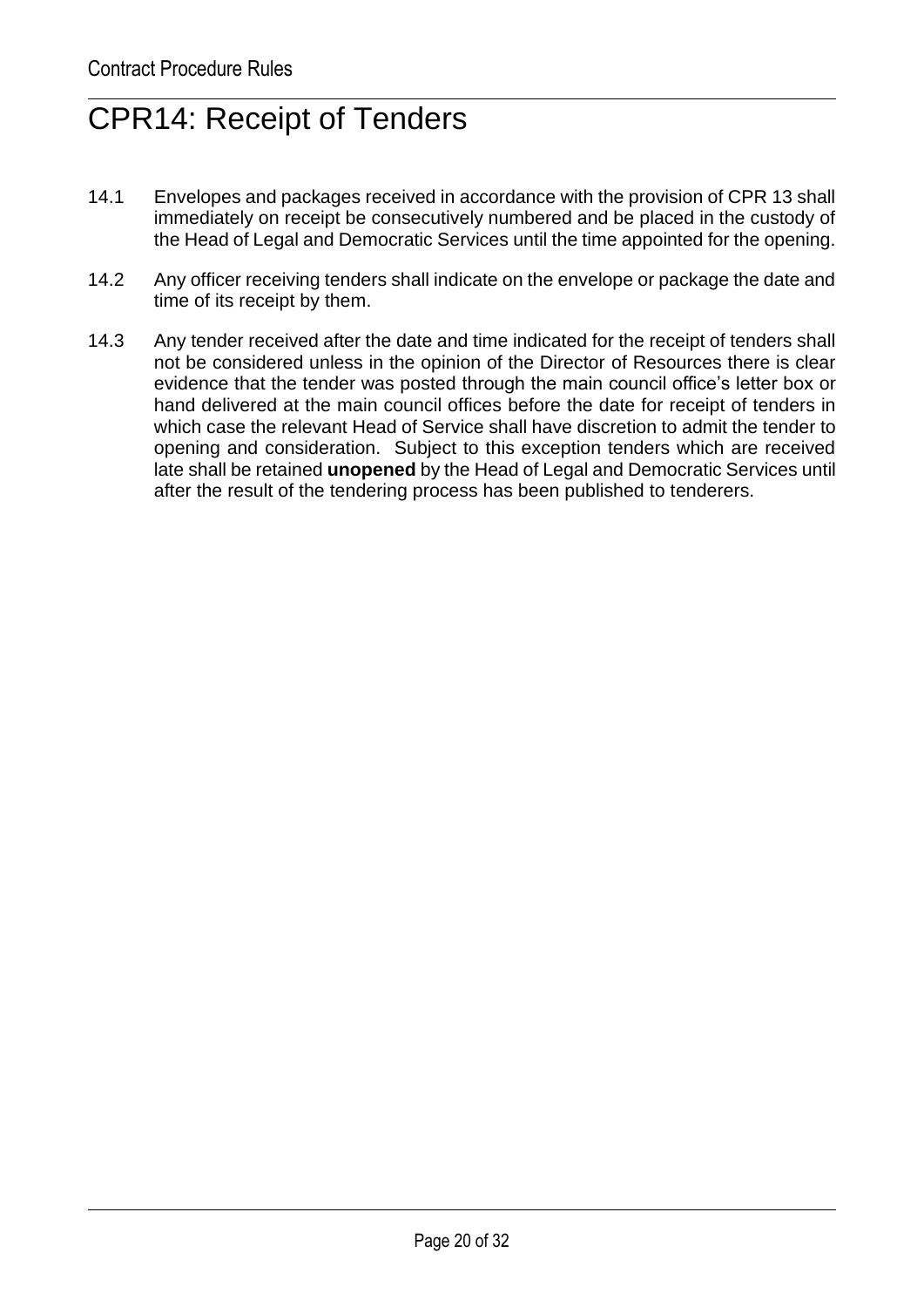## CPR 15: Opening of Tenders

- 15.1 All tenders with an estimated value in excess of £50,000 will be opened by the Head of Legal and Democratic Services or their nominated representative in the presence of the appropriate Committee Chairman or in their absence the Vice Chairman.
- 15.2 All tenders will be opened at the same time and place and shall be immediately signed and dated by the Officers required to be present in accordance with CPR 15.1 above.
- 15.3 The Head of Legal and Democratic Services or their nominated representative will, at the time the tenders are opened, record in the tender register;
	- (a) the nature of the goods or materials to be supplied or the work to be executed;
	- (b) the name of each Provider by or on whose behalf a tender was submitted together with the consecutive number endorsed on the tender envelope;
	- (c) the amount of each tender;
	- (d) the date and time of the opening of the tender;
	- (e) the names of the persons present at the opening of the tenders.
- 15.4 The relevant Head of Service will keep securely all tenders with the envelopes received, with a copy being provided to the Head of Financial Services. From the date of the award of the Contract, such records must be retained for a period of no less than 6 years for the successful Provider and 1 year for any unsuccessful Providers, or such longer period as may be required by domestic legislation.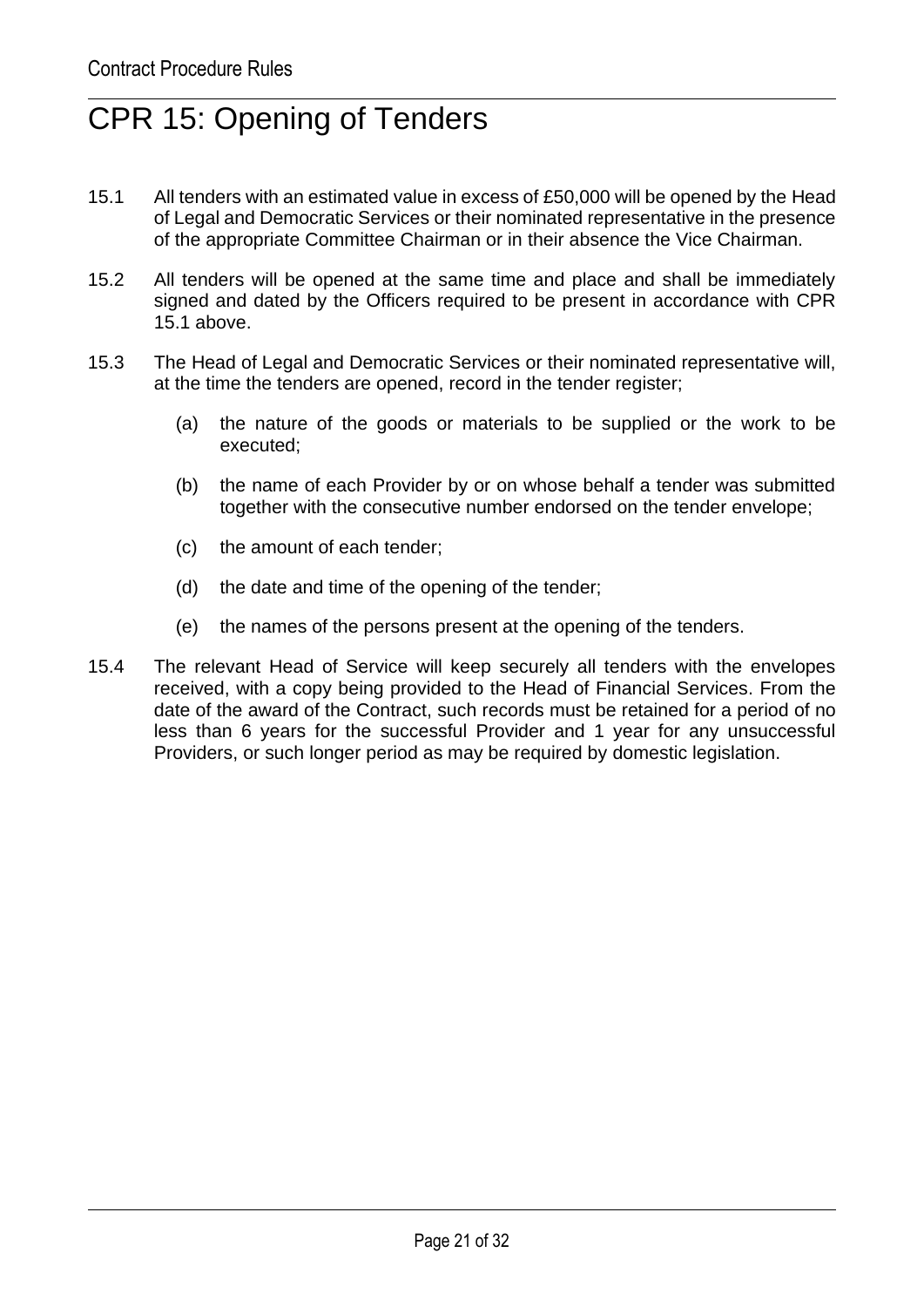#### CPR16: Errors or Discrepancies in Tenders etc.

- 16.1 Where examination of tenders reveals arithmetical or copying errors present in the documents submitted at the time of tender these shall be corrected by the Responsible Officer and details shall be recorded and maintained on the appropriate Contract file. If the correction has the effect that the tender is no longer the most competitive tender then the next tender in competitive order is to be examined and dealt with in the same way.
- 16.2 Where examination of tenders or checking of a priced bill or specification submitted at the Council's request after tenders have been opened reveals errors or discrepancies (other than arithmetical errors in documents submitted at the time of tender as in CPR 16.1 above) which would affect the total tender figure(s) in an otherwise successful tender, the Provider is to be given details of such errors and discrepancies but no other information and afforded an opportunity of confirming or withdrawing their tender in writing. If the tenderer confirms their total tender figure, then all the rates and prices on which the total tender price was based shall be adjusted (upwards or downwards) by the same percentage so as to correspond with the total tender figure (corrected in accordance with CPR 16.1 above if there was also an error or discrepancy requiring to be dealt with under that CPR).
- 16.3 If the Provider withdraws, the next tender in competitive order is to be examined and dealt with in the same way. Any exception to the procedure outlined above may be authorised only by the appropriate Service Committee after consideration of a report from the Head of Service concerned.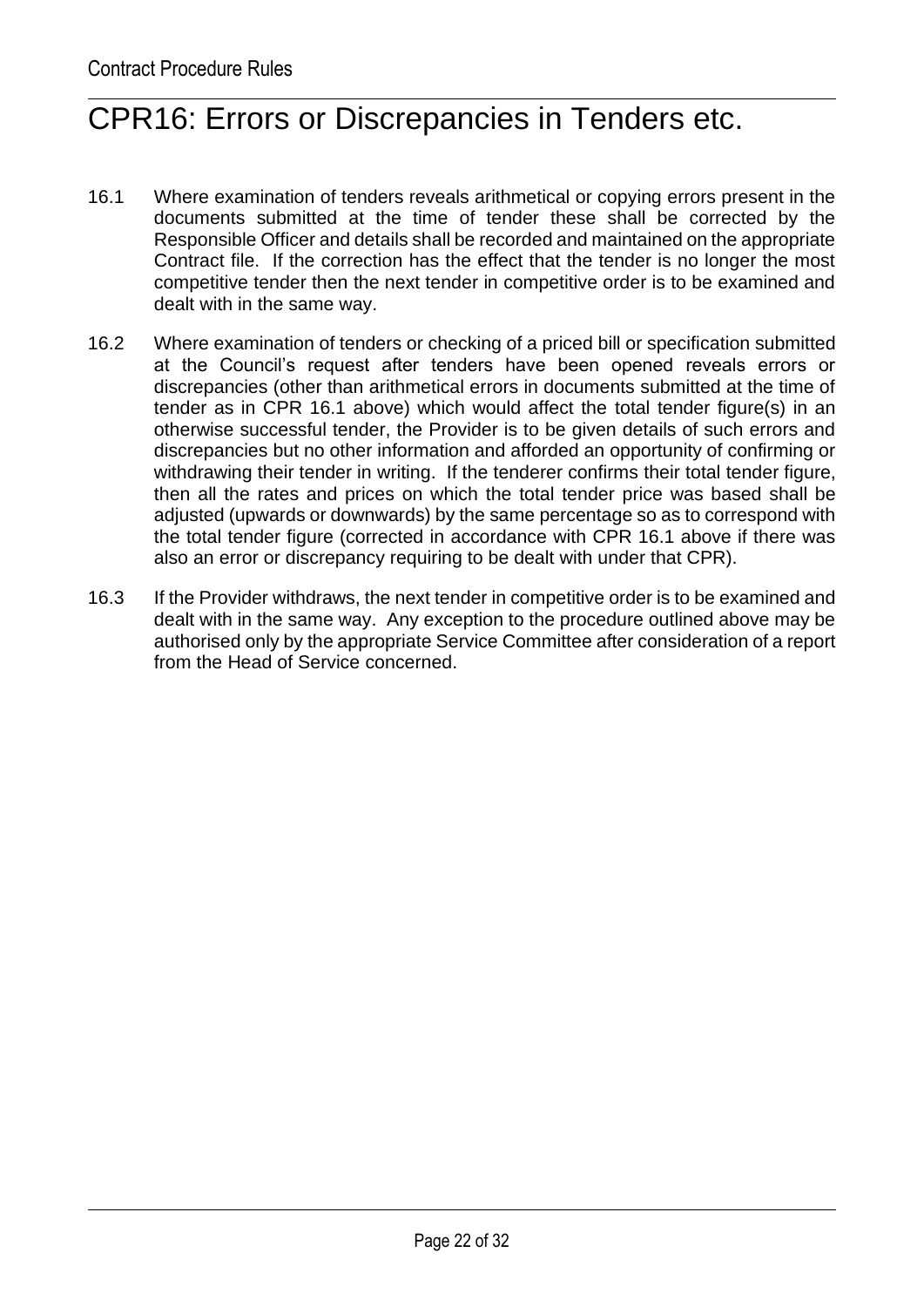## CPR17: Contract Negotiations

- 17.1 Negotiations following the receipt of a Tender shall not apply to any Contract that is governed by the Public Contracts Regulations, unless expressly allowed under the Regulations.
- 17.2 The Responsible Officer may negotiate the contract in the manner set out in CPR 17.3 below, subject to approval by the Director of Resources, and provided the terms of the contract remain substantially unaltered. This can only be undertaken where:
	- (a) tendering produced no tenders, or inappropriate tenders, for example where the tender figure in an otherwise successful tender exceeds approved or budgeted expenditure, or where the approved or budgeted expenditure has changed since tenders were invited, or
	- (b) tendering was discontinued because of irregular tenders, for example because tenders fail to meet the requirements specified in the Contract documents or offer variations on them or the works, supplies or goods fail to meet the tender specification.
- 17.3 The Responsible Officer shall invite all Providers to amend their tenders, in writing, in such matters (e.g. unit price, delivery, discounts or by removing elements of the specification or bill of quantities) as the Responsible Officer specifies. All negotiations shall be conducted by at least two officers, **one of whom should not be otherwise involved in the contract evaluation or award**. The Responsible Officer shall keep a written record of all negotiations, including notes of all meetings and the names of those people present.
- 17.4 Clarifications of ambiguous Tenders does not constitute post tender negotiations.
- 17.5 At the conclusion of the post tender negotiation process, those Providers invited to negotiate will be formally invited to submit a best and final offer under the same procedure as for the receipt and opening of original Tenders or quotations.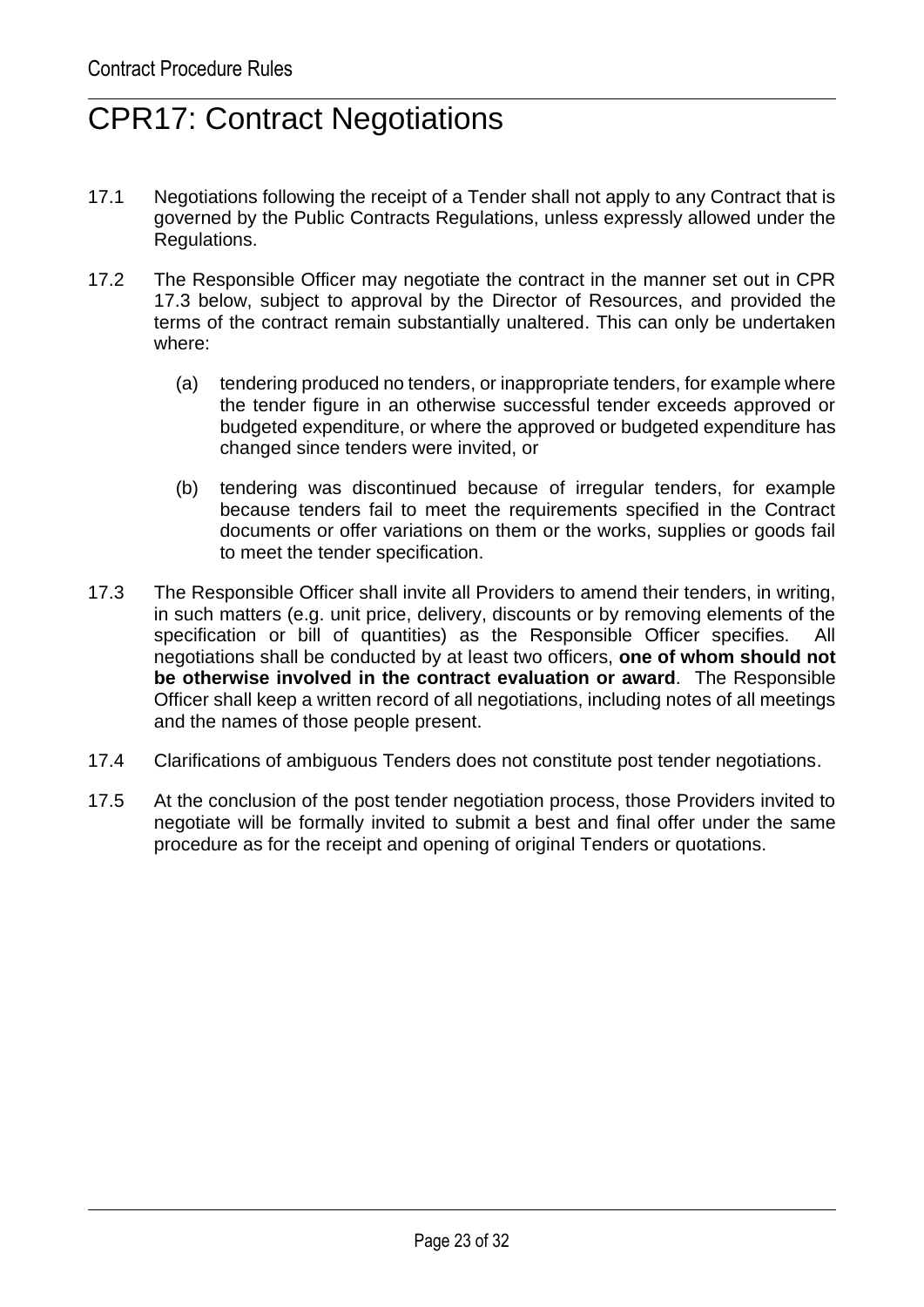#### CPR18: Acceptance of Tenders

- 18.1 A tender **other than** that which meets the most economically advantageous tender (MEAT) criteria shall not be accepted until the Council or relevant Service Committee have considered and approved a written report from the relevant Head of Service. The MEAT criteria includes the 'Best Price-Quality Ratio' which means price or cost plus other criteria and equates to value for money. The use of Life Cycle Costing must also be ensured in the evaluation of Tenders. The evaluation of such costs must involve the assistance of the Council's Finance Section.
- 18.2 The scoring of contracts will be undertaken by the relevant Head of Service and a team chosen by them. This team will also include a member of staff involved in procurement from within the Council's Financial Services Section. Scoring will first be undertaken individually and then later moderated as a team to arrive at a consensus score. Details of the scoring methodology will be included within the initial Invitation to Tender documentation.
- 18.3 No Contract may be awarded unless the expenditure involved has been included in approved estimates or in capital or revenue accounts or has been otherwise approved by or on behalf of the Council.
- 18.4 The only exception permitted under this Procedure Rule is where works/supplies/services are ordered on grounds of extreme urgency (e.g. responding to a civil emergency). The Responsible Officer should consult with the Director of Resources and appraise them of the position, so that as soon as practicable arrangements can be made to report the matter to Council or the relevant Service Committee.
- 18.5 No contract with a quoted value in excess of £50,000 shall be awarded until the Director of Resources has checked the Provider's financial standing and provided written confirmation that this is satisfactory for the Contract to be undertaken.
- 18.6 The Responsible Officer shall work with the Procurement Assistant to ensure compliance with Public Contracts Regulations requirements for the publication of Contract Award Notices and provide copies of the Notice(s) to the Head of Legal and Democratic Services and the Director of Resources.
- 18.7 Details of all Contract awards shall be forwarded to the Procurement Assistant for inclusion in the Council's Contracts Register as soon as possible after the award and prior to works commencing. Such notification must also include evidence of the authority to enter into the Contract.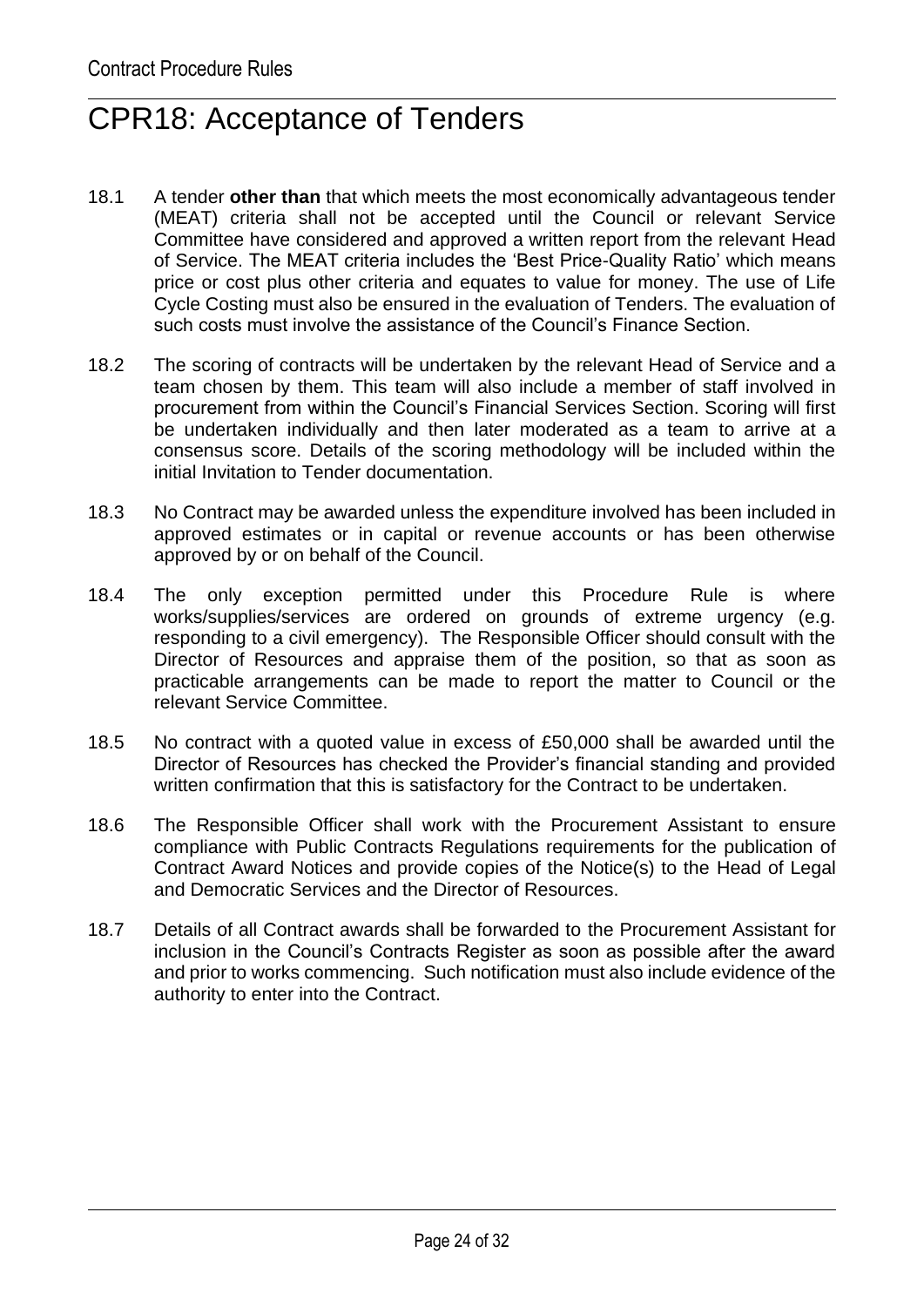## CPR19: Nominated Sub-Contractors and Suppliers

- 19.1 Contract Procedure Rules apply to the nomination of a sub-contractor or nomination of a supplier for carrying out works or services or supplying goods or materials as part of a larger contract. This would generally be due to the specialist nature of the works, goods or services required.
- 19.2 Where the estimated amount of the sub-contracted work to be undertaken by the nominated sub-contractor, or the estimated value of the goods to be supplied by the nominated supplier does not exceed £50,000 then unless in the opinion of the responsible Director there could be grounds for exemption (in which case CPR5 must be followed in full), competitive written quotations shall be sought in accordance with CPR 6.3.
- 19.3 Where the estimated amount of the sub-contracted work to be undertaken by the nominated sub-contractor, or the estimated value of the goods to be supplied by the nominated supplier exceeds £50,000 then unless in the opinion of the responsible Director there could be grounds for exemption (in which case CPR5 must be followed in full), tenders shall be invited in accordance with CPR 12.
- 19.4 Any exemption from these Contract Procedure Rule requirements must comply with CPR 5.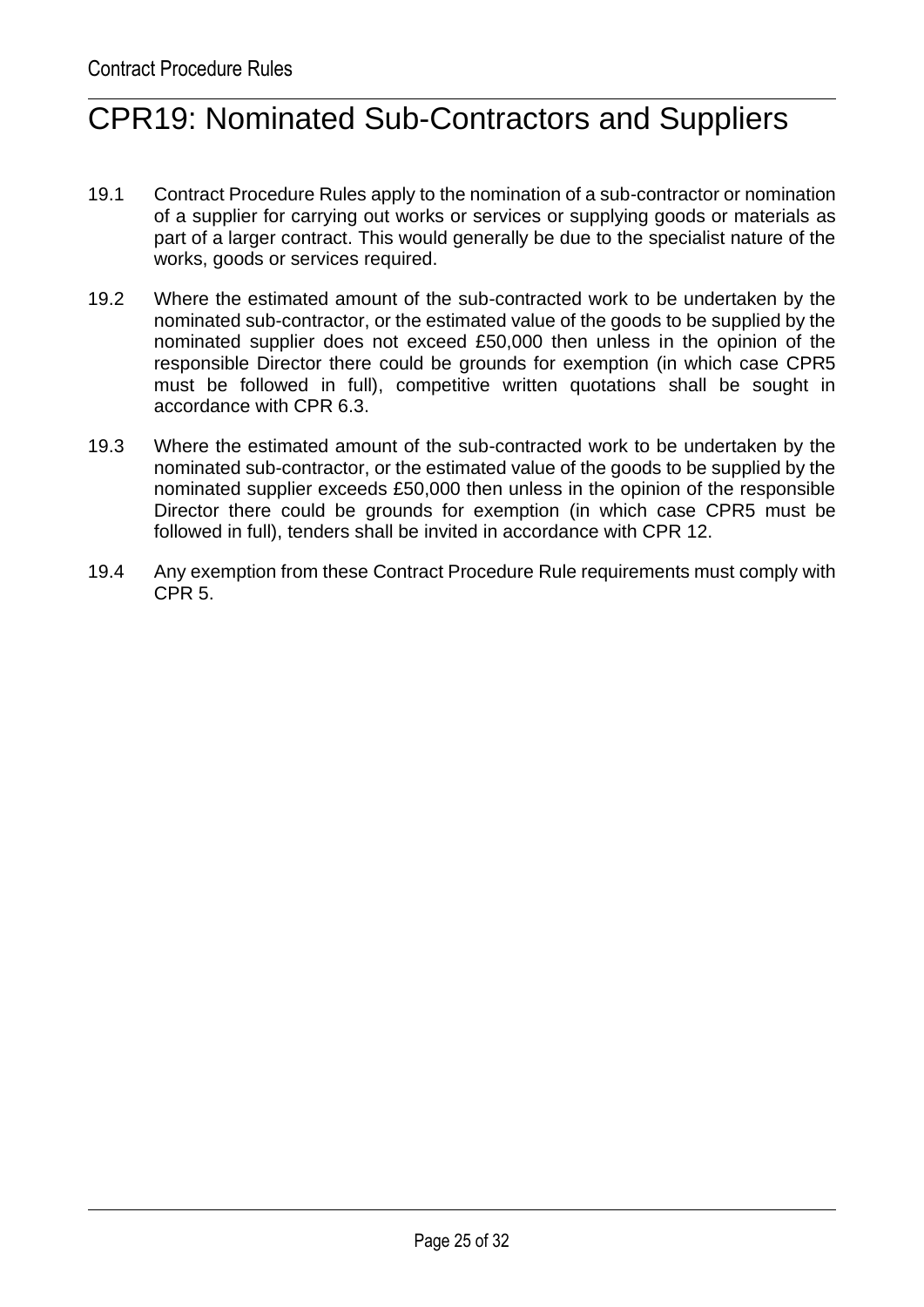#### CPR20: Form of Contract

- 20.1 Every Contract exceeding £50,000 in value, or below £50,000 where a formal tendering process has been undertaken and in any other case where the Head of Legal and Democratic Services so decides, shall either be documented using an approved Standard Form of Contract or be in writing in a form approved by the Head of Legal and Democratic Services and shall specify:
	- (a) the works or services to be performed and/or the goods or materials to be supplied;
	- (b) the parties to the contract including any guarantor;
	- (c) the price to be paid with a statement of discounts or other appropriate adjustments;
	- (d) the time within which the Contract is to be performed or carried out;
	- (e) that the Provider will not assign the Contract without the written consent of the Council;
	- (f) any appropriate restriction on sub-contracting by the Provider;
	- (g) where appropriate that the Provider will pay liquidated damages or other damages to the Council should the terms of the Contract not be properly carried out, including the method by which such damages will be calculated and the circumstances in which they will be payable;
	- (h) any performance bond or parent company guarantee required and the Responsible Officer shall consult with the Director of Resources and Head of Legal and Democratic Services before including or excluding such a requirement in the tender documents;
	- (i) that the Provider will adopt safe methods of work and comply with all other requirements of the Health and Safety at Work Act 1974;
	- (j) that the Council may cancel the Contract and recover any loss if the Provider, its employees, agents and sub-providers offer any reward relating to the Contract or commit any offence under the Prevention of Corruption Acts 1889 to 1916 or have given any fee or reward the receipt of which is an offence under section 117(2) of the Local Government Act 1972;
	- (k) that the Provider shall comply with UK Data Protection legislation and indemnify the Council in respect of the use, disclosure or transfer of personal data by the Provider, its employees, agents and sub-Providers;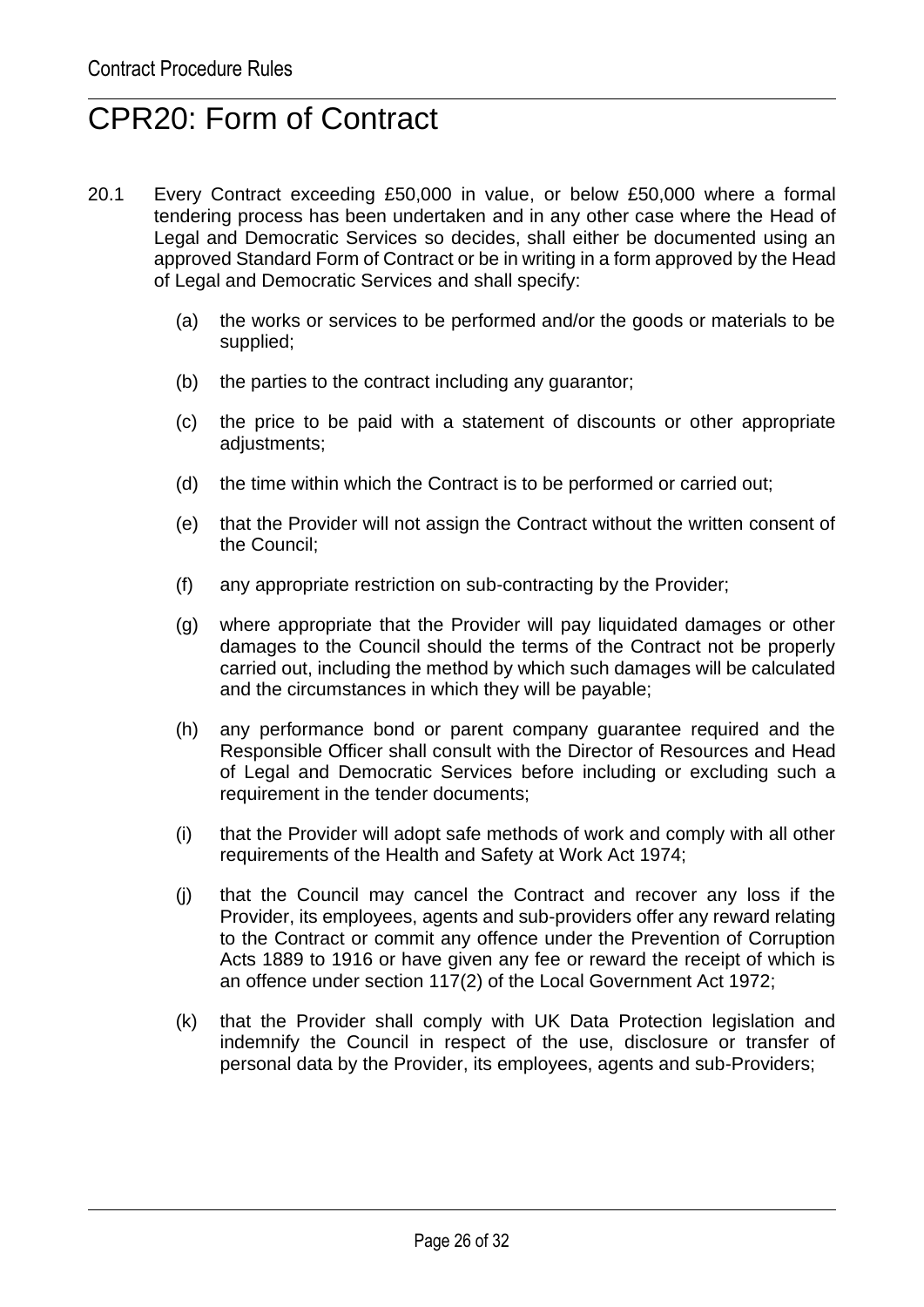- (l) that the Provider shall not unlawfully discriminate within the meaning of the Equality Act 2010 or any comparable statutory provision relating to discrimination in employment, and shall ensure that all employees, agents and sub-contractors do not unlawfully discriminate, and shall comply with all relevant codes of practice issued by the Equality and Human Rights Commission, or comparable body and, so far as is practicable, operate an equal opportunities policy which complies with the practical guidance and recommendations contained in such codes of practice;
- (m) that the Provider will indemnify the Council against:
	- any claim which may be made in respect of employers' liability against the Council or the Provider by any worker employed by the Provider or any sub-contractor in the execution of the work or in the provision of goods and services;
	- any claim for bodily injury to, or damage to property of, third parties:
	- any claim which may be made under the Health and Safety at Work etc Act 1974 against the Council or the Provider unless such claim is substantially due to the neglect of the Council or any of its Officers;
- (n) that in respect of (m) above, the Provider will be required to produce satisfactory evidence that they are insured against such claims;
- (o) that Providers shall hold the Council's interests paramount and strictly avoid conflict with other work or their own corporate interests;
- (p) the dispute resolution process to be followed in the event of any dispute;
- (q) the amount of notice period to be recognised by both parties in the event of a change to, or termination of, the Contract;
- (r) the recovery mechanism to be followed should any sum of money become recoverable from or payable by the Provider;
- (s) the requirements of the Freedom of Information Act and the Local Authorities Data Transparency Code;
- (t) that they must comply with the supply chain requirements under the Modern Slavery Act 2015;
- (u) that the Provider must comply with the principles of the Prevent Duty.
- (v) Details of any liquidated damages that may become due as a result of the contract. The calculation of such sums for inclusion in the contract documentation (and any invitation to tender where applicable) is to be undertaken with the assistance of the Financial Services section.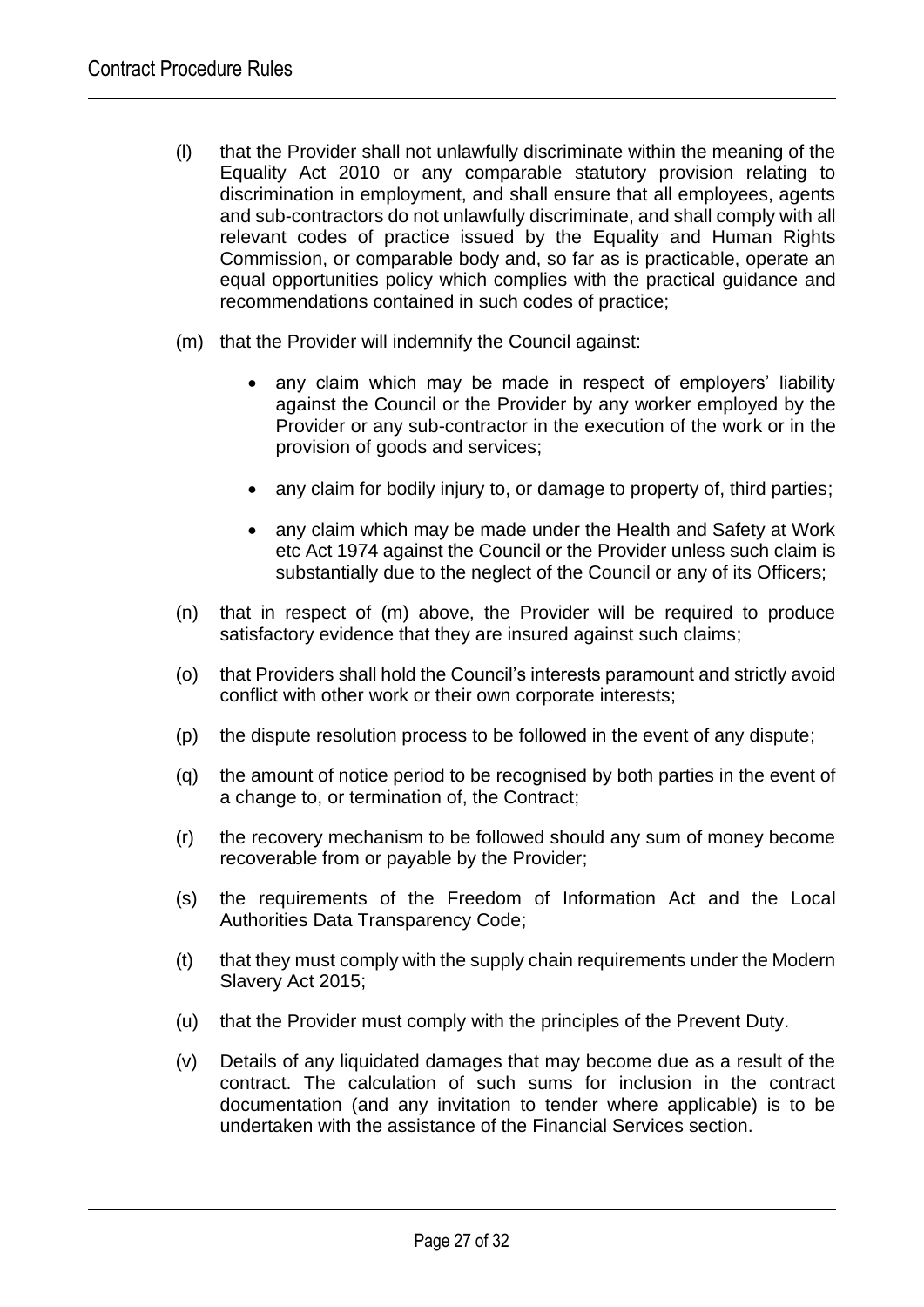## CPR21: Execution of Contracts

- 21.1 Contracts with a value of less than £50,000 may be signed by the relevant Director.
- 21.2 Every Contract which exceeds £50,000 in value shall either be signed for and on behalf of the Council by the Chief Executive or Director of Resources or be executed as a deed.
- 21.3 A copy of such signed Contracts or Deeds must be retained by the legal section.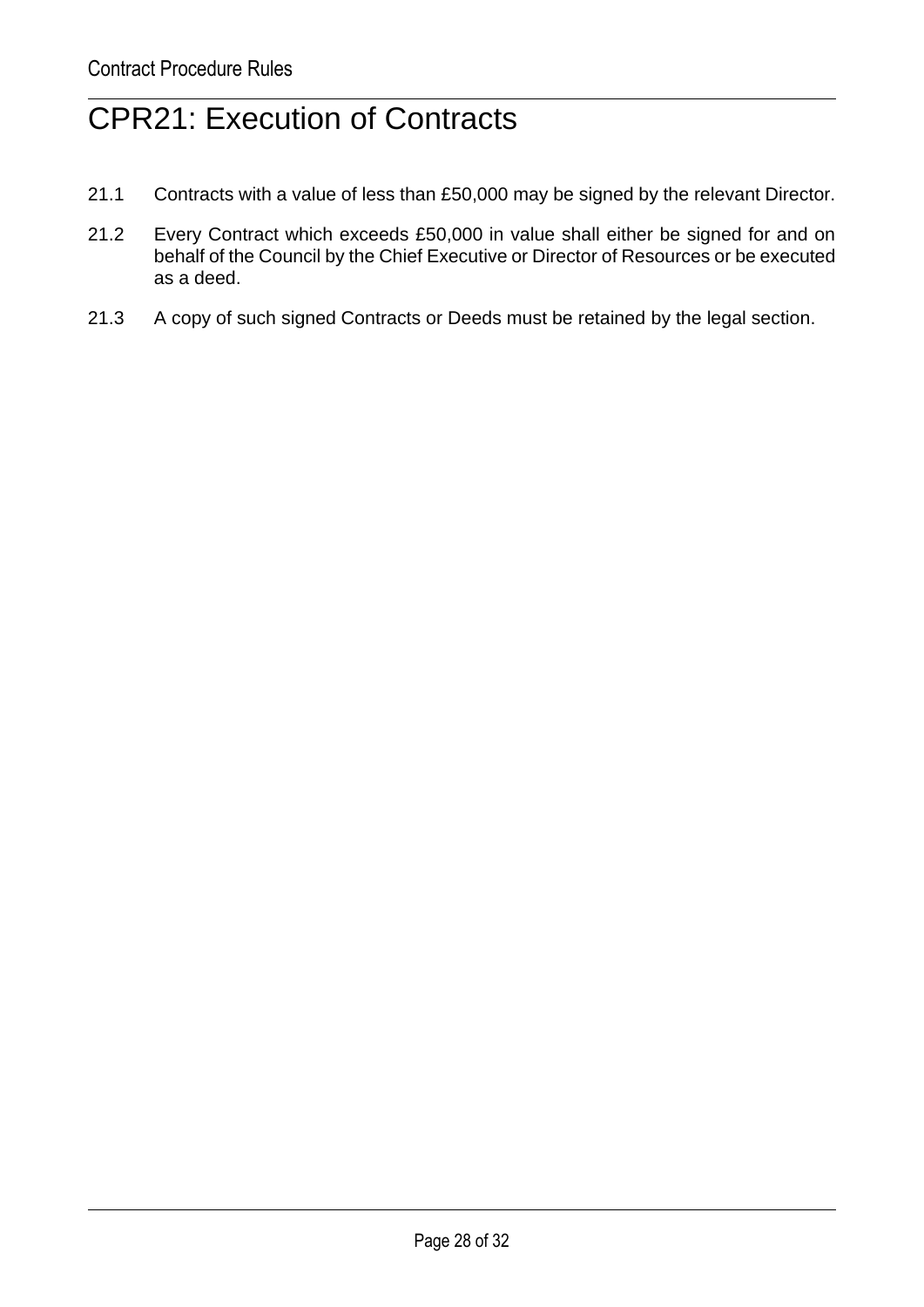#### CPR22: Contract Variation After Award

- 22.1 Where, after contract award, by reason of any extra or variation (other than a Contract extension under CPR 12.1(b)) it is apparent that:
	- (a) the tender sum is to be exceeded by 5 per cent; or
	- (b) a timeframe variation would extend the Contract period by more than three months or by 50 per cent of the original Contract period; or
	- (c) if the works, services or goods to be added or deleted from the Contract are substantially different in scope

the relevant Head of Service shall report in writing the same immediately to the Director of Resources and Head of Legal and Democratic Services.

- 22.2 Should further variations as set out in CPR 22.1 above arise after the Head of Service's initial report, these further variations shall also be reported as set out in CPR 22.1 above.
- 22.3 Details of all variations shall be recorded in the contract file and shall be reported to the appropriate Service Committee on a regular basis, and also as part of the regular monitoring/budgetary control process ensuring compliance with Financial Regulations.
- 22.4 In the case of any contracts covered under the Public Contracts Regulations, where the Contract Value increases by 50% or more from that at the point of Contract Award, then the tender opportunity must be re-advertised. The reporting requirements at 22.1 to 22.3 above must also be followed.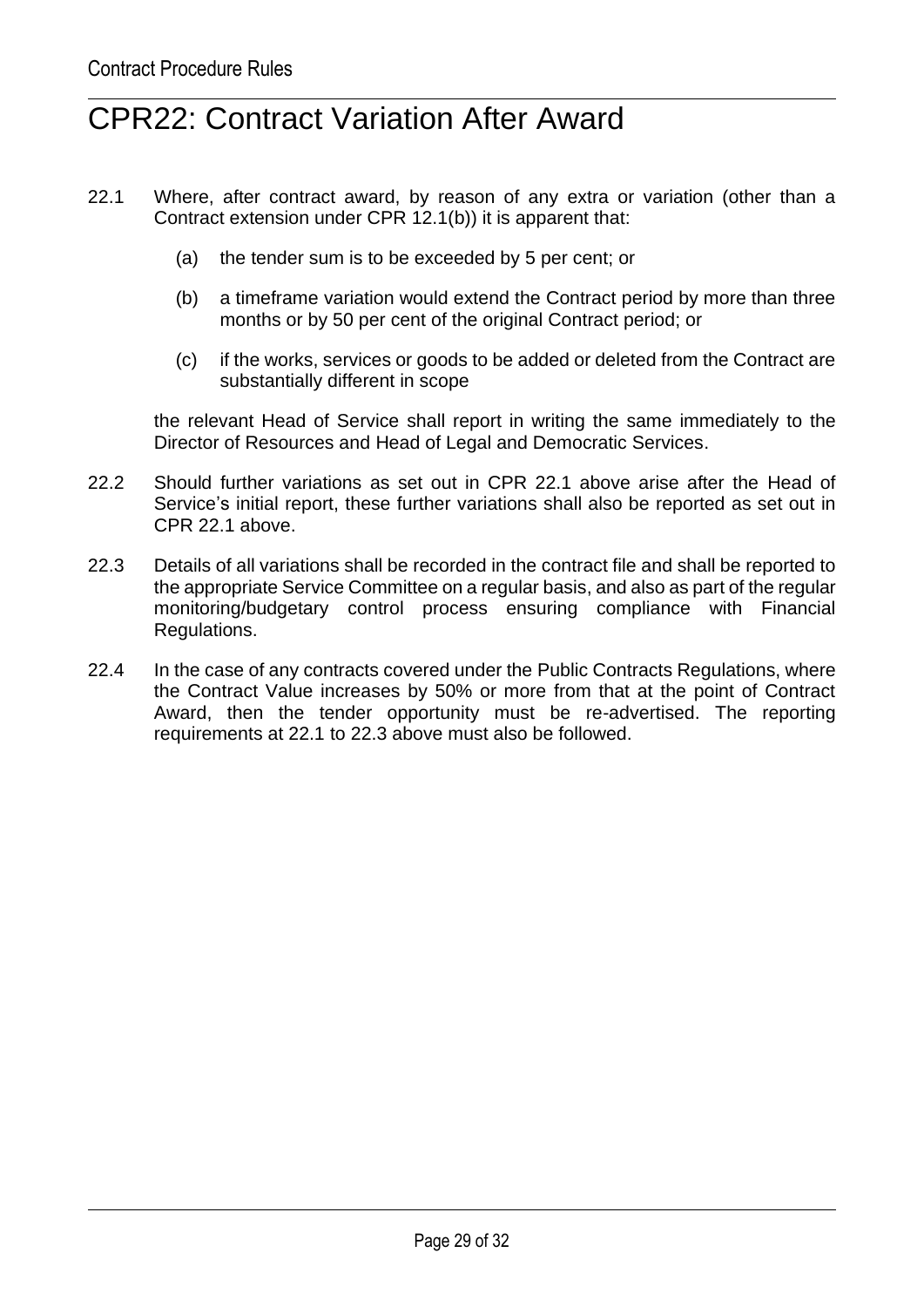#### ANNEX 1: Public Contracts Regulations – Thresholds and Procedures

#### **FOR INFORMATION ONLY NOT FORMING PART OF THE COUNCIL'S ADOPTED CONTRACT PROCEDURE RULES**

#### **Any procurements that encompass these regulations must ensure involvement of the Head of Financial Services and Head of Legal and Democratic Services**

#### **Purpose**

The purpose of the Public Contracts Regulations is to open up the public procurement market. In most cases they require competition. The Regulations reflect and reinforce the value for money focus of the Government's procurement policy. This requires that all public procurement must be based on value for money, defined as 'the best mix of quality and effectiveness for the least outlay over the period of use of the goods or services bought', which should be achieved through competition, unless there are compelling reasons to the contrary.

#### **Current Thresholds (January 2021)**

|                                                            | <b>Value over the full</b><br>anticipated<br>lifetime of supply |
|------------------------------------------------------------|-----------------------------------------------------------------|
| <b>Supplies and Services</b>                               | 189,330                                                         |
| Light touch regime services (Previously 'Part B' services) | 663,540                                                         |
| <b>Works</b>                                               | 4,733,252                                                       |
|                                                            |                                                                 |
| <b>Small lots (Services)</b>                               | 70,778                                                          |
| Small lots (works)                                         | 884,720                                                         |
| Utilities (Supplies and Services)                          | 378,660                                                         |
| Utilities (Works)                                          | 4,733,252                                                       |
| Utilities (Small Lots Supplies and Services)               | 70,778                                                          |
| Utilities (Small Lots Works)                               | 884,720                                                         |

The value of a contract is the expected amount of consideration (in money or money's worth) that will be received by the person or organisation that carries out the works or provides the services or supplies, **over the full anticipated lifetime of supply**.

#### **Procurement Routes and Time Limits**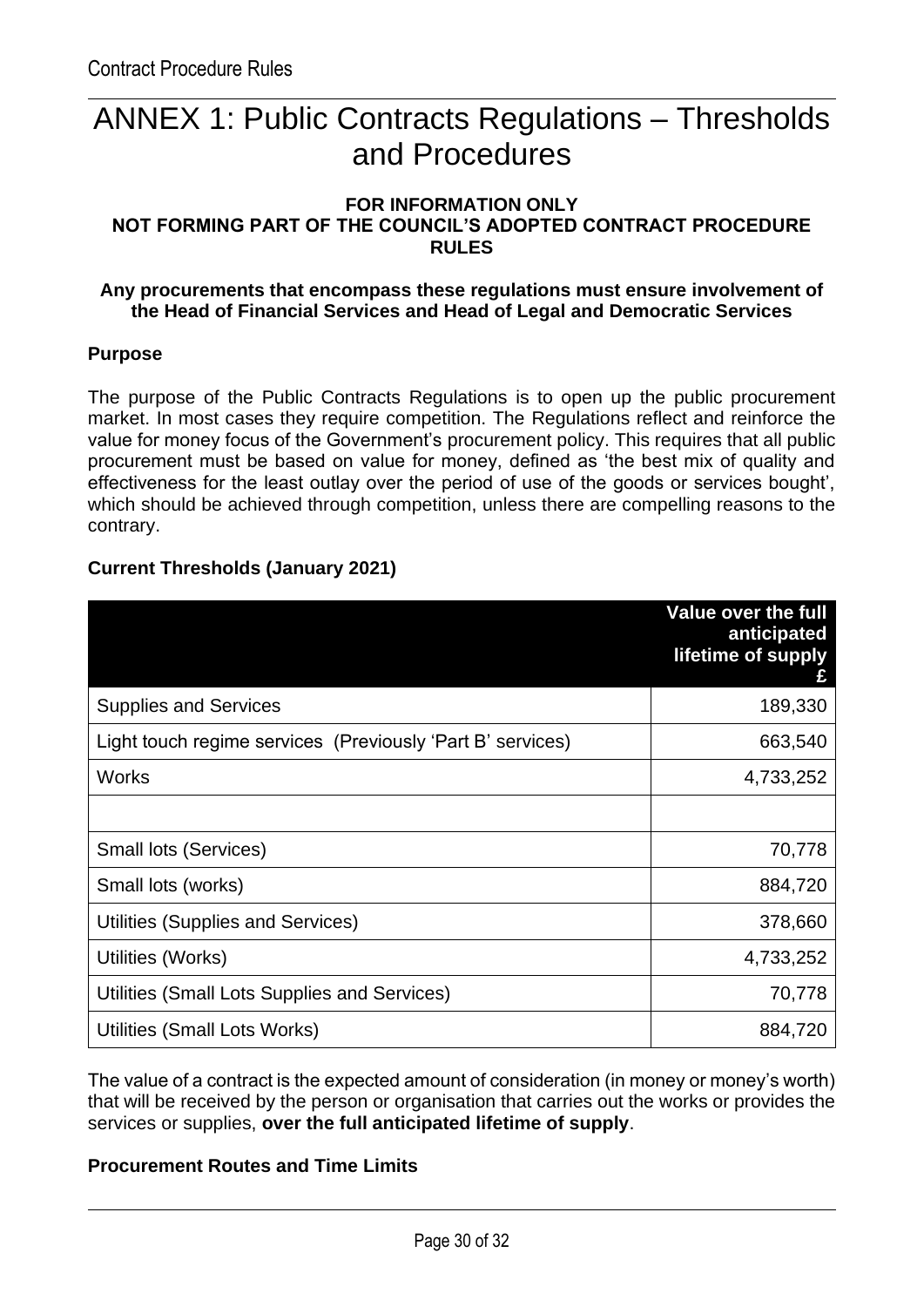#### *Open Procedure*

This procedure is generally used where the expected number of responses is likely to be manageable. Any organisation expressing an interest in an advertised opportunity is invited to tender and is directed to the online tender pack. This must be completed fully and returned with any requested supporting information by a specified date and time. A panel of officers evaluate responses against pre-set criteria and the highest scoring tenderer is awarded the contract.

| Normal Minimum<br>Time Limit | If Urgent              | <b>Where Prior</b><br>Information Notice Time Limit for<br><b>Published</b> | <b>Normal Minimum</b><br><b>Local Government</b> |
|------------------------------|------------------------|-----------------------------------------------------------------------------|--------------------------------------------------|
| Minimum time limit           | Minimum time limit     | <b>Minimum time limit</b>                                                   | $\overline{\phantom{0}}$                         |
| for receipt of tenders       | for receipt of tenders | for receipt of tenders                                                      |                                                  |
| $35 \, \text{days}$          | 15 days                | 15 days                                                                     |                                                  |

#### *Restricted Procedure*

This procedure is generally used if a high level of interest is anticipated. This procedure requires organisations who express an interest to undergo an initial pre-qualification assessment to appraise such things as their economic and financial standing, capability and capacity and compliance with Health and Safety and Equal Opportunities. Normally organisations are sent a pre-qualification questionnaire which must be completed fully and returned by a specified date and time. A panel of officers evaluate responses against preset criteria and the most suitable applicants are then invited to tender.

| <b>Normal Minimum</b><br><b>Time Limit</b> | If Urgent          | <b>Where Prior</b><br><b>Information Notice</b><br><b>Published</b> | <b>Normal Minimum</b><br><b>Time Limit for</b><br><b>Local Government</b> |
|--------------------------------------------|--------------------|---------------------------------------------------------------------|---------------------------------------------------------------------------|
| Minimum time limit                         | Minimum time limit | Minimum time limit                                                  | Minimum time limit                                                        |
| for requests to                            | for requests to    | for requests to                                                     | for requests to                                                           |
| participate                                | participate        | participate                                                         | participate                                                               |
| 30 days                                    | 15 days            | 30 days                                                             | 30 days                                                                   |
| Minimum time limit                         | Minimum time limit | Minimum time limit                                                  | Minimum time limit                                                        |
| for tenders                                | for tenders        | for tenders                                                         | for tenders to be set                                                     |
| 30 days                                    | 10 days            | 10 days                                                             | by agreement with                                                         |
|                                            |                    |                                                                     | tenderers. In                                                             |
|                                            |                    |                                                                     | absence of                                                                |
|                                            |                    |                                                                     | agreement minimum                                                         |
|                                            |                    |                                                                     | time limit                                                                |
|                                            |                    |                                                                     | 10 days                                                                   |